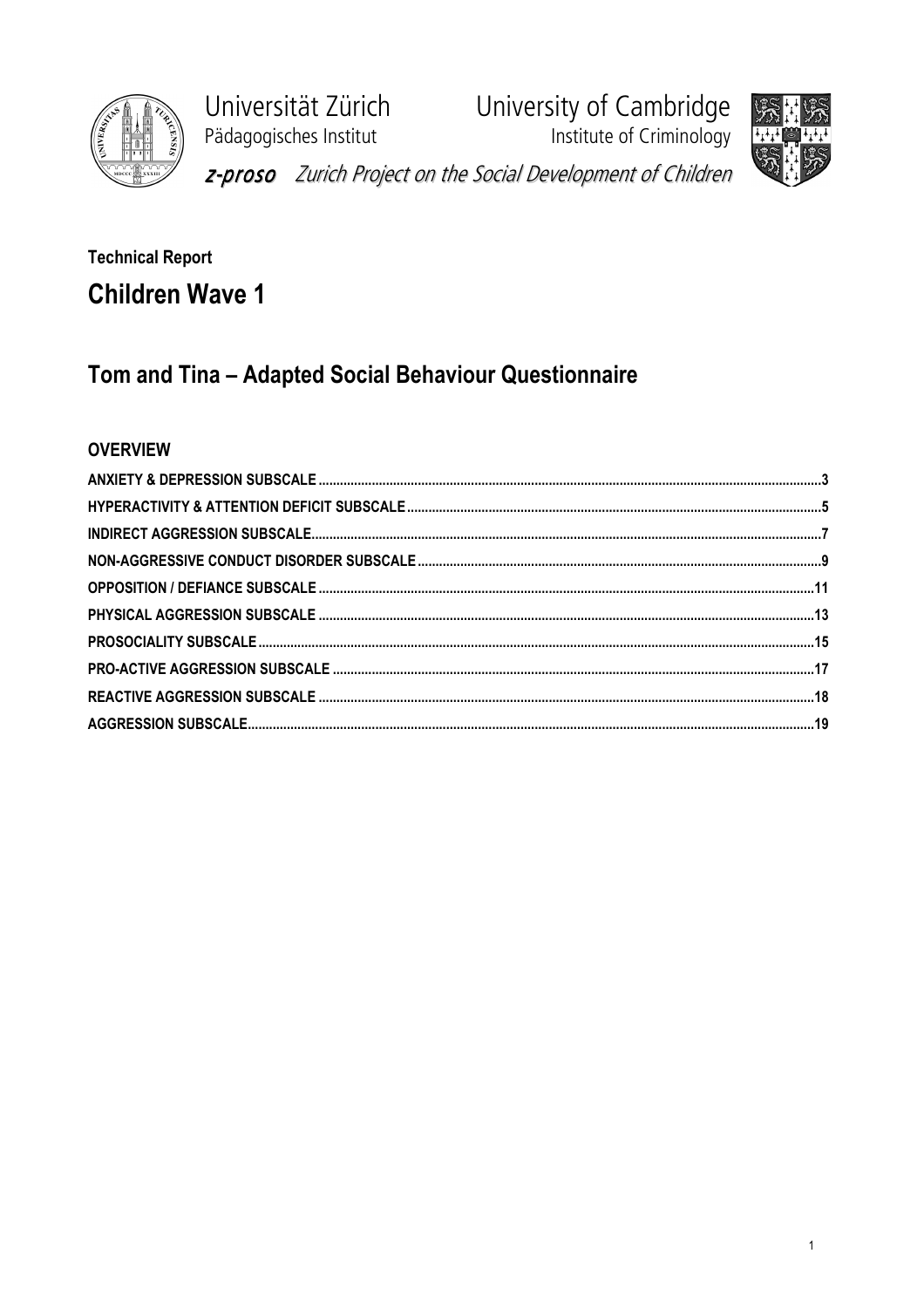|                                                   | Tom and Tina - Adapted Social Behaviour Questionnaire                                                                                                                                                                                                                                                                                                                                                                                                                                                                                                                                                                                                                                                                                                                                                                                                                                                                                                                                                                                                                                                                                                                                                                                                                                                                                                      |
|---------------------------------------------------|------------------------------------------------------------------------------------------------------------------------------------------------------------------------------------------------------------------------------------------------------------------------------------------------------------------------------------------------------------------------------------------------------------------------------------------------------------------------------------------------------------------------------------------------------------------------------------------------------------------------------------------------------------------------------------------------------------------------------------------------------------------------------------------------------------------------------------------------------------------------------------------------------------------------------------------------------------------------------------------------------------------------------------------------------------------------------------------------------------------------------------------------------------------------------------------------------------------------------------------------------------------------------------------------------------------------------------------------------------|
| Source/Developer                                  | Richard E. Tremblay (Université de Montréal)<br>" Tremblay, R. E., Loeber, R., Gagnon, C., Charlebois, P., Larivee, S. & LeBlanc, M. (1991).<br>Disruptive boys with stable and unstable high fighting behavior patterns during junior elementary<br>school. Journal of Abnormal Child Psychology, 19, 285-300.                                                                                                                                                                                                                                                                                                                                                                                                                                                                                                                                                                                                                                                                                                                                                                                                                                                                                                                                                                                                                                            |
| <b>Child-friendly adaptation</b>                  | ■ z-proso Project Team                                                                                                                                                                                                                                                                                                                                                                                                                                                                                                                                                                                                                                                                                                                                                                                                                                                                                                                                                                                                                                                                                                                                                                                                                                                                                                                                     |
| <b>Description/Adaptation</b>                     | "Tom and Tina" is a new instrument designed to measure self-reported problem behaviour amongst<br>primary-school children. It is an adapted computer-based multimedia version of Tremblay's Social<br>Behaviour Questionnaire that fits the needs of an anonymous assessment of pro- and anti-social<br>behaviours among primary school children. Basically, the instrument consists of a series of drawings<br>that display specific behaviours of a child called "Tom" or "Tina" depending on the child's gender. For<br>each drawing the child is asked by a voice recorded on the computer whether he/she happens to do<br>what is shown on the drawing. It is then asked the specific question pertaining to the drawing. There<br>are "Yes" and "No" buttons at the bottom of each screen and the child is instructed how to use them.<br>"Tom & Tina" comprehensively assesses the target child's social behaviour and focuses also on<br>prosociality, not only on problem behaviour. As compared to the original scale the more recent<br>version used in the z-proso study further allows assessing subtypes of aggression, such as indirect,<br>reactive, and instrumental aggression. The Social Behaviour Questionnaire is also repeatedly<br>administered to teachers (paper-and-pencil) and to the target child's primary caregiver (CAPI). |
| <b>Measured Concepts/</b><br><b>Subdimensions</b> | Prosocial Behaviour<br>1. Prosocial Behaviour (Helping, Empathy)<br>Internalising Problem Behaviour<br>2. Anxiety<br>3. Depression<br>Attention-Deficit and Hyperactivity Disorder (ADHD)<br>4. Attention Deficit<br>5. Hyperactivity<br>Non-Aggressive Externalising Problem Behaviour<br>6. Non-Aggressive Conduct Disorder (Stealing, Lying, Vandalising)<br>7. Opposition/Defiance<br>Aggression<br>8. Physical Aggression<br>9. Indirect Aggression<br>10. Instrumental Aggressions/Dominance<br>11. Reactive Aggression<br>Psychopathy<br>12. Cruelty to Animals (as a psychopathy proxy)                                                                                                                                                                                                                                                                                                                                                                                                                                                                                                                                                                                                                                                                                                                                                            |
| <b>Number of Items</b>                            | 55                                                                                                                                                                                                                                                                                                                                                                                                                                                                                                                                                                                                                                                                                                                                                                                                                                                                                                                                                                                                                                                                                                                                                                                                                                                                                                                                                         |
| <b>Response Categories</b>                        | 5-point Likert scale (from "never" to "very often")                                                                                                                                                                                                                                                                                                                                                                                                                                                                                                                                                                                                                                                                                                                                                                                                                                                                                                                                                                                                                                                                                                                                                                                                                                                                                                        |
| <b>Item Examples</b>                              | "CHILD cries a lot." (Anxiety)<br>"CHILD fidgets." (Hyperactivity)<br>"CHILD steals outside the home." (Non-Aggressive CD)<br>"CHILD listens to others' points of view." (Prosociality)                                                                                                                                                                                                                                                                                                                                                                                                                                                                                                                                                                                                                                                                                                                                                                                                                                                                                                                                                                                                                                                                                                                                                                    |
| Administration<br><b>History</b>                  | Wave 1, Wave 2 (adapted), Wave 3, Wave 4 (adapted)                                                                                                                                                                                                                                                                                                                                                                                                                                                                                                                                                                                                                                                                                                                                                                                                                                                                                                                                                                                                                                                                                                                                                                                                                                                                                                         |
| <b>Instrument Image</b>                           | <b>NEIN</b>                                                                                                                                                                                                                                                                                                                                                                                                                                                                                                                                                                                                                                                                                                                                                                                                                                                                                                                                                                                                                                                                                                                                                                                                                                                                                                                                                |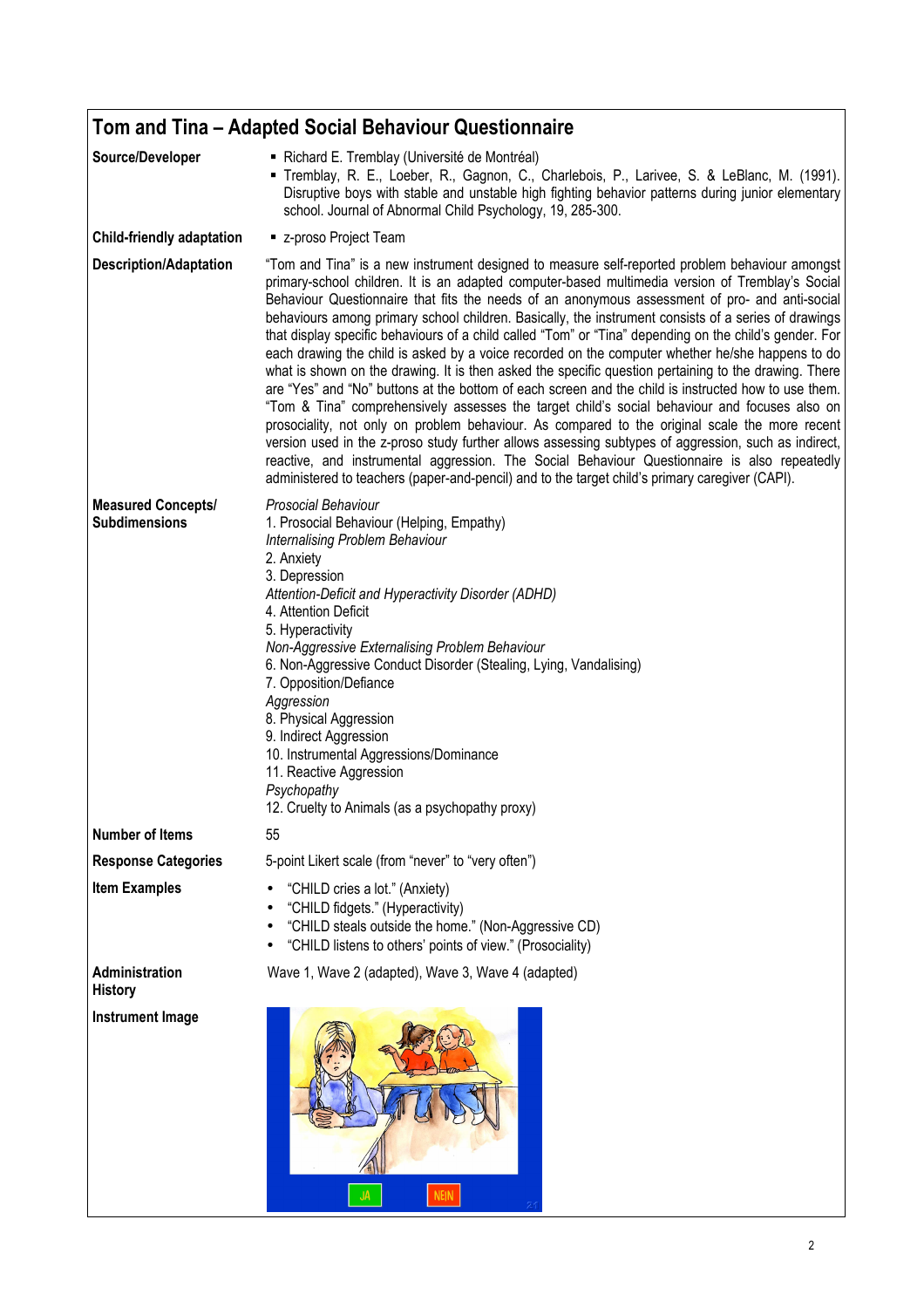# **1. Anxiety& Depression Subscale**

# Variable Wording<br>& Case Summary

| & Case Summary | Variable Name    | Label                | Wording                                                           | <b>Missings</b><br>$(\%)$ |
|----------------|------------------|----------------------|-------------------------------------------------------------------|---------------------------|
|                | K10002           | Anxiety/depression02 | Einfach so weine                                                  | 2<br>$(0.1\%)$            |
|                | K10009           | Anxiety/depression09 | Auf den Fingernägeln herumbeissen und angespannt sein             | $(0.1\%)$                 |
|                | K10016           | Anxiety/depression16 | Angst wenn Eltern weggehen                                        | $(0.1\%)$                 |
|                | K10023           | Anxiety/depression23 | Schlechte Träume, die Angst machen                                | $(0.1\%)$                 |
|                | K10030           | Anxiety/depression30 | Traurig sein, ohne z wissen warum                                 | (0.2%                     |
|                | K10037           | Anxiety/depression37 | Ohne Grund traurig sein, während andere Kinder lachen und spielen | (0.2%                     |
|                | K10042           | Anxiety/depression42 | Schwierig finden, mit anderen Kindern etwas Lustiges machen       | (0.2%)                    |
|                | K10047           | Anxiety/depression47 | Den ganzen Tag traurig und elend fühlen                           | (0.2%                     |
|                | K10051           | Anxiety/depression51 | Ins Leere hinaus schauen                                          | $(0.2\%)$                 |
|                | Total $N = 1361$ |                      |                                                                   |                           |

Descriptive

| <b>Statistics</b> | Variable<br>Name | Label                | Mean | <b>Standard</b><br><b>Deviation</b> | <b>Skewness</b> | <b>Kurtosis</b> | Item-Scale<br>Correlation | $\alpha$ If Item<br>Removed<br>$(\alpha = .624)$ |
|-------------------|------------------|----------------------|------|-------------------------------------|-----------------|-----------------|---------------------------|--------------------------------------------------|
|                   | K10002           | Anxiety/depression02 | 0.33 | 0.47                                | 0.72            | $-1.48$         | .266                      | .605                                             |
|                   | K10009           | Anxiety/depression09 | 0.31 | 0.46                                | 0.81            | $-1.34$         | .272                      | .604                                             |
|                   | K10016           | Anxiety/depression16 | 0.28 | 0.45                                | 0.98            | $-1.05$         | .249                      | .609                                             |
|                   | K10023           | Anxiety/depression23 | 0.71 | 0.45                                | $-0.95$         | $-1.11$         | .245                      | .610                                             |
|                   | K10030           | Anxiety/depression30 | 0.43 | 0.50                                | 0.29            | $-1.92$         | .441                      | .559                                             |
|                   | K10037           | Anxiety/depression37 | 0.43 | 0.50                                | 0.30            | $-1.91$         | .363                      | .580                                             |
|                   | K10042           | Anxiety/depression42 | 0.33 | 0.47                                | 0.71            | $-1.50$         | .229                      | .614                                             |
|                   | K10047           | Anxiety/depression47 | 0.30 | 0.46                                | 0.88            | $-1.22$         | .383                      | .577                                             |
|                   | K10051           | Anxiety/depression51 | 0.58 | 0.49                                | $-0.32$         | $-1.90$         | .294                      | .599                                             |

Comments:

1) Low alpha-value, low item-scale-correlation;

2) All items with low kurtosis;

3) Different means for each item indicate different degrees of difficulty.

| <b>Sum Index</b>   |              |      |      | <b>Standard</b>                                   |      |      | Skew- |                 |    | <b>ANOVA</b> |      |
|--------------------|--------------|------|------|---------------------------------------------------|------|------|-------|-----------------|----|--------------|------|
| <b>Descriptive</b> | Group        | N    | Mean | <b>Deviation</b>                                  | Min. | Max. | ness  | <b>Kurtosis</b> | df |              | р    |
| <b>Statistics</b>  | Full sample  | 1359 | 0.41 | 0.24                                              | 0    | 1.00 | 0.28  | $-0.55$         |    |              |      |
|                    | Gender       |      |      |                                                   |      |      |       |                 |    | 42.61        | .000 |
|                    | Girls        | 665  | 0.45 | 0.24                                              | 0    | 1.00 | 0.16  | $-0.63$         |    |              |      |
|                    | Boys         | 694  | 0.37 | 0.23                                              | 0    | 1.00 | 0.38  | $-0.40$         |    |              |      |
|                    | Treatment    |      |      |                                                   |      |      |       |                 | 3  | 1.30         | .272 |
|                    | Control      | 356  | 0.41 | 0.23                                              | 0    | 1.00 | 0.28  | $-0.38$         |    |              |      |
|                    | Triple P     | 339  | 0.40 | 0.24                                              | 0    | 1.00 | 0.34  | $-0.60$         |    |              |      |
|                    | <b>PATHS</b> | 359  | 0.43 | 0.23                                              | 0    | 1.00 | 0.23  | $-0.56$         |    |              |      |
|                    | Combination  | 305  | 0.40 | 0.23                                              | 0    | 1.00 | 0.30  | $-0.63$         |    |              |      |
|                    | Comments:    |      |      |                                                   |      |      |       |                 |    |              |      |
|                    | 1)           |      |      | Significant F-value for Gender group differences. |      |      |       |                 |    |              |      |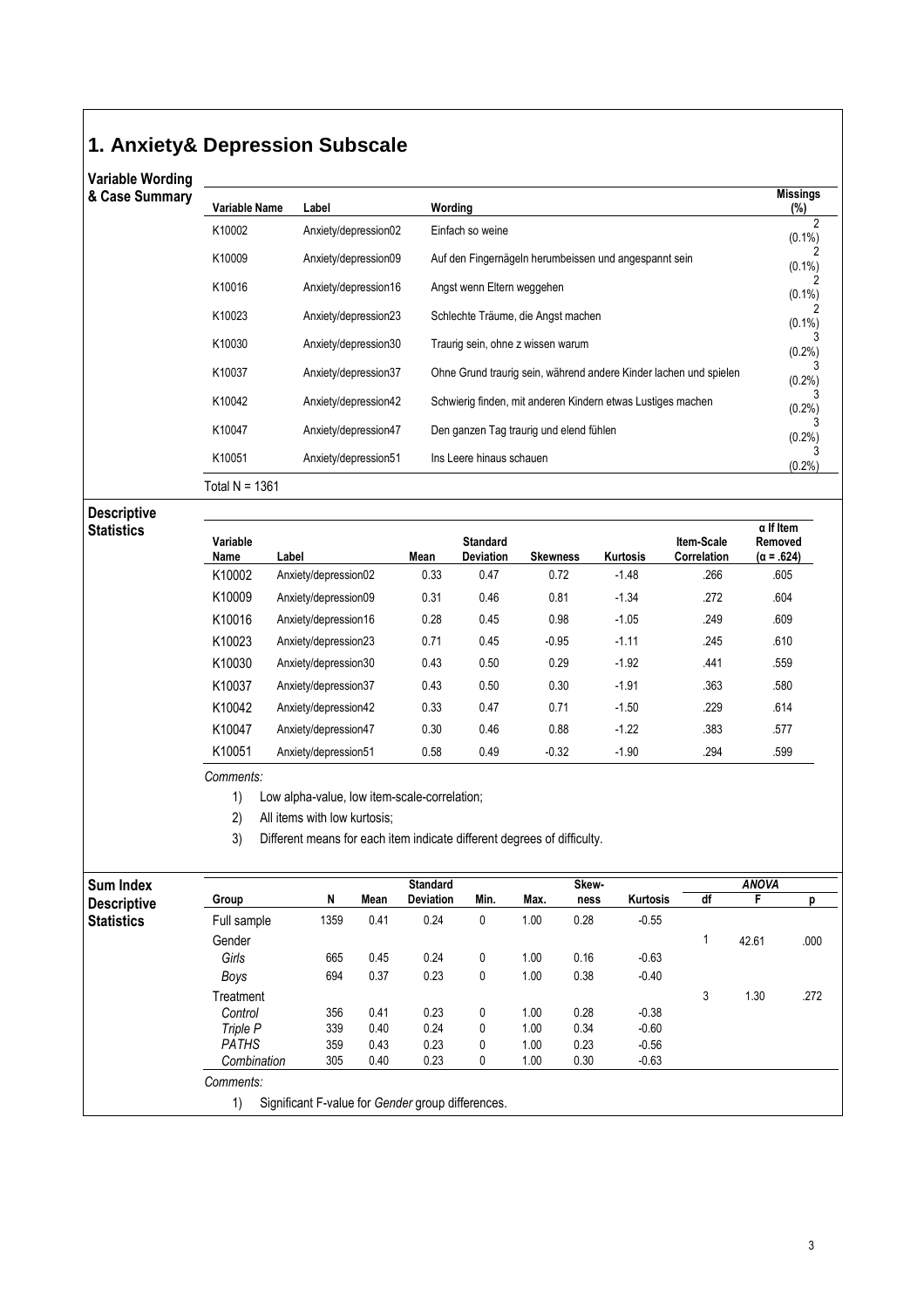| <b>Correlations with</b>   |                                                            |                                                                     |              |              | <b>Boys</b>  |                |            | <b>Girls</b>     |                |            |  |  |  |
|----------------------------|------------------------------------------------------------|---------------------------------------------------------------------|--------------|--------------|--------------|----------------|------------|------------------|----------------|------------|--|--|--|
| <b>Subscales &amp; DVs</b> | Variable                                                   |                                                                     | p            | N            |              | D              | N          |                  |                | N          |  |  |  |
|                            | <b>Subscales</b>                                           |                                                                     |              |              |              |                |            |                  |                |            |  |  |  |
|                            | Teacher SBQ1.1<br><b>Total Aggression</b><br>Prosociality  | .006<br>.058                                                        | ns<br>*      | 1319<br>1294 | .066<br>.000 | ns<br>ns       | 672<br>660 | .012<br>.014     | ns<br>ns       | 647<br>634 |  |  |  |
|                            | Parent SBQ<br>Aggression<br>Prosociality                   | $-018$<br>.093                                                      | ns<br>$***$  | 1204<br>1189 | .031<br>.015 | ns<br>ns       | 625<br>614 | $-0.005$<br>.110 | ns<br>$**$     | 579<br>575 |  |  |  |
|                            | Child SBQ<br>Aggression<br>Prosociality                    | .355<br>.220                                                        | ***<br>$***$ | 1359<br>1359 | .409<br>.168 | $***$<br>$***$ | 694<br>694 | .345<br>.242     | $***$<br>$***$ | 665<br>665 |  |  |  |
|                            | $1***$ p<.001, ** p<.01, * p<.05, ns p>.05                 |                                                                     |              |              |              |                |            |                  |                |            |  |  |  |
|                            | Comments:                                                  |                                                                     |              |              |              |                |            |                  |                |            |  |  |  |
|                            | Hardly significance with Teacher SBQ and Parent SBQ;<br>1) |                                                                     |              |              |              |                |            |                  |                |            |  |  |  |
|                            | 2)                                                         | Significant correlation with Child SBQ Aggression and Prosociality. |              |              |              |                |            |                  |                |            |  |  |  |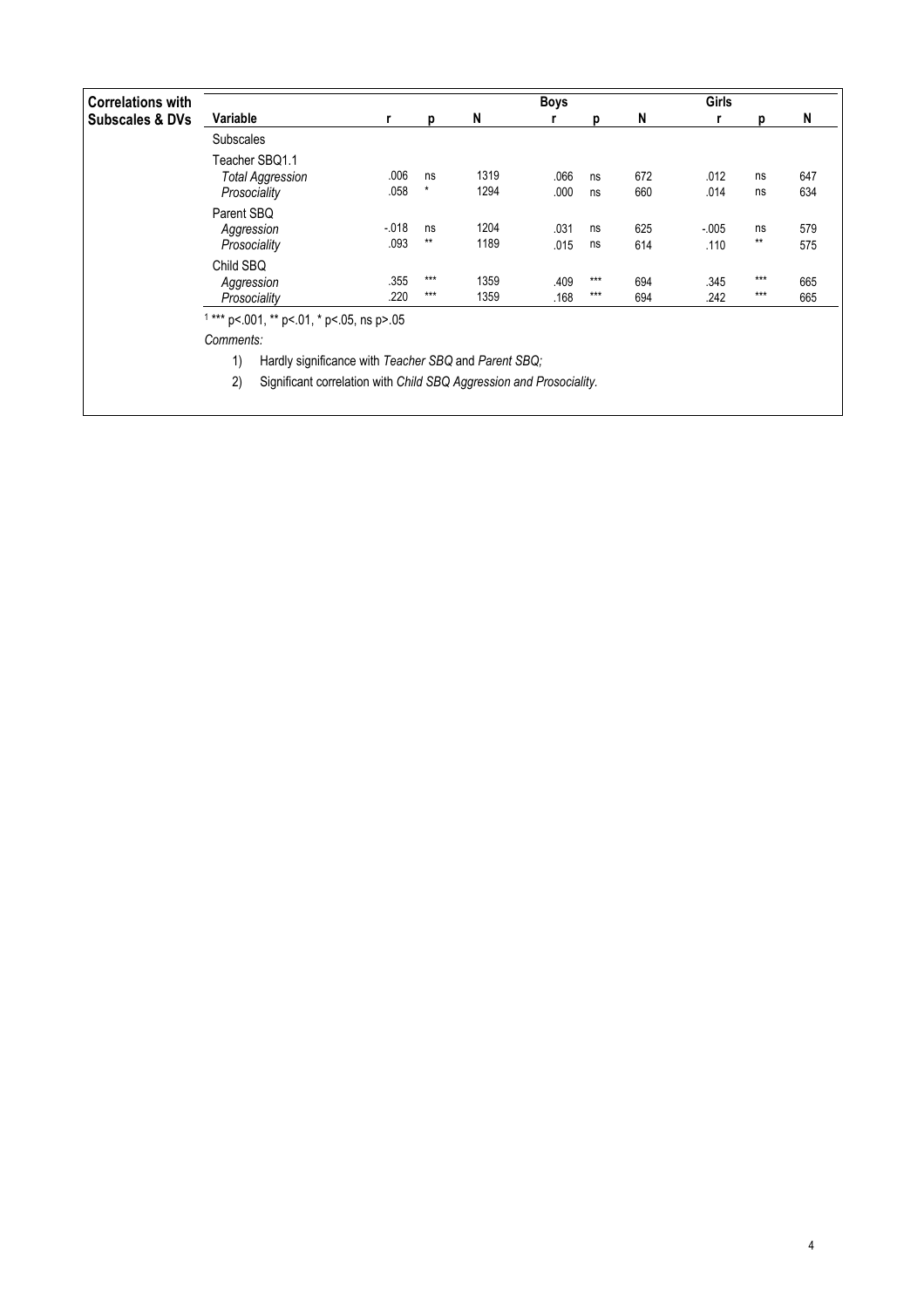## **2. Hyperactivity& Attention Deficit Subscale**

## Variable Wording

| & Case Summarv |  |  |  |  |
|----------------|--|--|--|--|
|----------------|--|--|--|--|

| & Case Summary<br>Subscale | Variable Name  | Label  | Wording                                                                                                | <b>Missings</b><br>$(\%)$ |
|----------------------------|----------------|--------|--------------------------------------------------------------------------------------------------------|---------------------------|
|                            | K10004         | ADHD04 | Gefährliche Dinge machen ohne nachzudenken                                                             | $(0.1\%)$                 |
|                            | K10011         | ADHD11 | Schwierig zu warten, bis man im Spiel an der Reihe ist                                                 | $(0.1\%)$                 |
|                            | K10018         | ADHD18 | Im Klassenzimmer herumgehen oder -krabbeln, während andere ruhig<br>dasitzen                           | $(0.1\%)$                 |
|                            | K10025         | ADHD25 | Auf dem Stuhl herumschaukeln                                                                           | $(0.1\%)$                 |
|                            | K10032         | ADHD32 | Viele Sachen anfangen und nicht zu Ende machen                                                         | $(0.2\%)$                 |
|                            | K10044         | ADHD44 | Etwas anderes machen und nicht zuhören, während Lehrerin etwas<br>erklärt und die anderen aufpassen    | $(0.2\%)$                 |
|                            | K10049         | ADHD49 | Aus dem Fenster hinausschauen oder sonst etwas machen anstatt<br>auzupassen und der Lehrerin zuzuhören | $(0.2\%)$                 |
|                            | K10053         | ADHD53 | Bei einer schwierigen Aufgaben schnell aufgeben                                                        | $(0.2\%)$                 |
|                            | Total N = 1361 |        |                                                                                                        |                           |

### Descriptive **Statistics**

| Variable<br>Name | Label  | Mean | <b>Standard</b><br><b>Deviation</b> | <b>Skewness</b> | Kurtosis | Item-Scale<br>Correlation | $\alpha$ If Item<br>Removed<br>$(\alpha = .582)$ |
|------------------|--------|------|-------------------------------------|-----------------|----------|---------------------------|--------------------------------------------------|
| K10004           | ADHD04 | 0.27 | 0.45                                | 1.02            | $-0.96$  | .237                      | .570                                             |
| K10011           | ADHD11 | 0.29 | 0.45                                | 0.92            | $-1.15$  | .297                      | .548                                             |
| K10018           | ADHD18 | 0.06 | 0.25                                | 3.57            | 10.73    | .259                      | .560                                             |
| K10025           | ADHD25 | 0.12 | 0.32                                | 2.38            | 3.65     | .285                      | .550                                             |
| K10032           | ADHD32 | 0.28 | 0.45                                | 1.00            | $-1.00$  | .351                      | .526                                             |
| K10044           | ADHD44 | 0.12 | 0.32                                | 2.35            | 3.54     | .326                      | .538                                             |
| K10049           | ADHD49 | 0.09 | 0.29                                | 2.82            | 5.99     | .352                      | .535                                             |
| K10053           | ADHD53 | 0.15 | 0.36                                | 1.93            | 1.72     | .243                      | .562                                             |

#### Comments:

1) Low alpha-value, low item-scale-correlation;

2) Item K10004 with excessive skewness;

3) Item K10011 with low kurtosis;

4) Items K10018, K10025, K10044, K10049 and K10053 with excessive skewness and high kurtosis;

5) Different means for each item indicate different degrees of difficulty

|                                         |              |      |      | <b>Standard</b>  |      | Skew- |      |          | <b>ANOVA</b> |      |      |
|-----------------------------------------|--------------|------|------|------------------|------|-------|------|----------|--------------|------|------|
| Sum Index                               | Group        | N    | Mean | <b>Deviation</b> | Min. | Max.  | ness | Kurtosis | df           |      |      |
| <b>Descriptive</b><br><b>Statistics</b> | Full sample  | 1359 | 0.17 | 0.19             | 0    | 1.00  | 1.33 | 2.08     |              |      |      |
|                                         | Gender       |      |      |                  |      |       |      |          |              | 4.39 | .036 |
|                                         | Girls        | 665  | 0.16 | 0.18             | 0    | 1.00  | 1.53 | 3.11     |              |      |      |
|                                         | Boys         | 694  | 0.18 | 0.19             | 0    | 1.00  | 1.15 | 1.27     |              |      |      |
|                                         | Treatment    |      |      |                  |      |       |      |          | 3            | 1.56 | .197 |
|                                         | Control      | 356  | 0.17 | 0.17             | 0    | 0.88  | 1.20 | 1.53     |              |      |      |
|                                         | Triple P     | 339  | 0.16 | 0.16             | 0    | 1.00  | 1.70 | 3.59     |              |      |      |
|                                         | <b>PATHS</b> | 359  | 0.19 | 0.19             | 0    | 1.00  | 1.11 | 1.21     |              |      |      |
|                                         | Combination  | 305  | 0.16 | 0.18             | 0    | 1.00  | 1.30 | 2.05     |              |      |      |
|                                         | Comments:    |      |      |                  |      |       |      |          |              |      |      |

1) Significant F-Value for Gender group differences;

2) All sub-groups with excessive skweness and high kurtosis.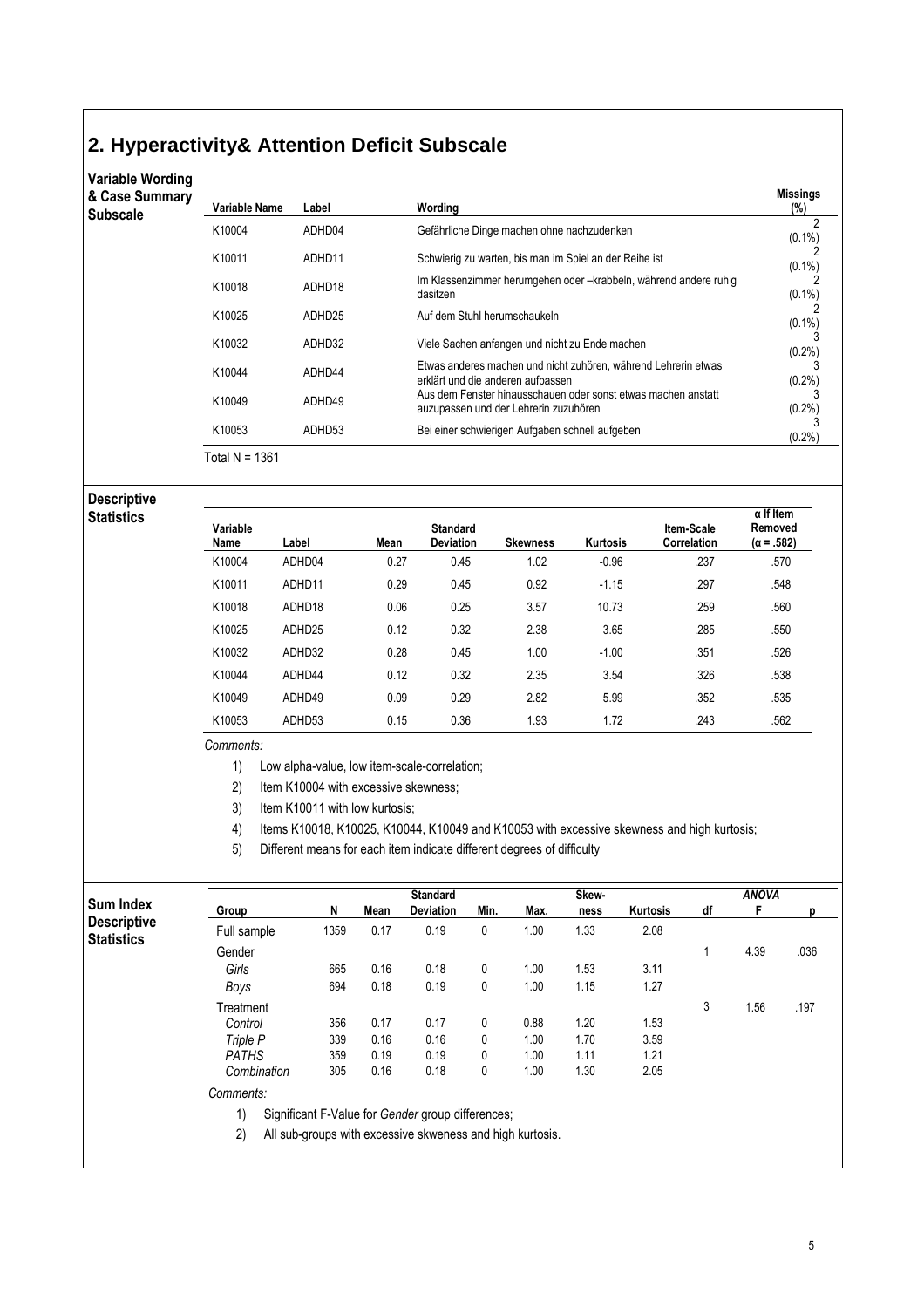| <b>Correlations with</b>   |                                                        |                  |                |              | <b>Boys</b>      |              |            |                  | <b>Girls</b> |            |  |
|----------------------------|--------------------------------------------------------|------------------|----------------|--------------|------------------|--------------|------------|------------------|--------------|------------|--|
| <b>Subscales &amp; DVs</b> | Variable                                               |                  | D              | N            |                  | D            | N          |                  |              | N          |  |
|                            | <b>Subscales</b>                                       |                  |                |              |                  |              |            |                  |              |            |  |
|                            | Teacher SBQ<br><b>Total Aggression</b><br>Prosociality | .160<br>$-0.999$ | $***$<br>$***$ | 1319<br>1294 | .171<br>$-101$   | ***<br>$***$ | 672<br>660 | .128<br>$-068$   | $**$<br>ns   | 647<br>634 |  |
|                            | Parent SBQ<br>Aggression<br>Prosociality               | .100<br>$-.044$  | $**$<br>ns     | 1204<br>1189 | .107<br>$-0.046$ | $***$<br>ns  | 625<br>614 | .074<br>$-0.023$ | ns<br>ns     | 579<br>575 |  |
|                            | Child SBQ<br>Aggression<br>Prosociality                | .573<br>$-0.050$ | ***<br>ns      | 1359<br>1359 | .580<br>$-046$   | ***<br>ns    | 694<br>694 | .561<br>$-039$   | $***$<br>ns  | 665<br>665 |  |
|                            | *** p<.001, ** p<.01, * p<.05, ns p>.05<br>Comments:   |                  |                |              |                  |              |            |                  |              |            |  |

1) High correlation with Teacher SBQ and Child SBQ Total Aggression;

2) Significant correlations for Teacher SBQ Prosociality and Parent SBQ Aggression disappear for Girls subgroup.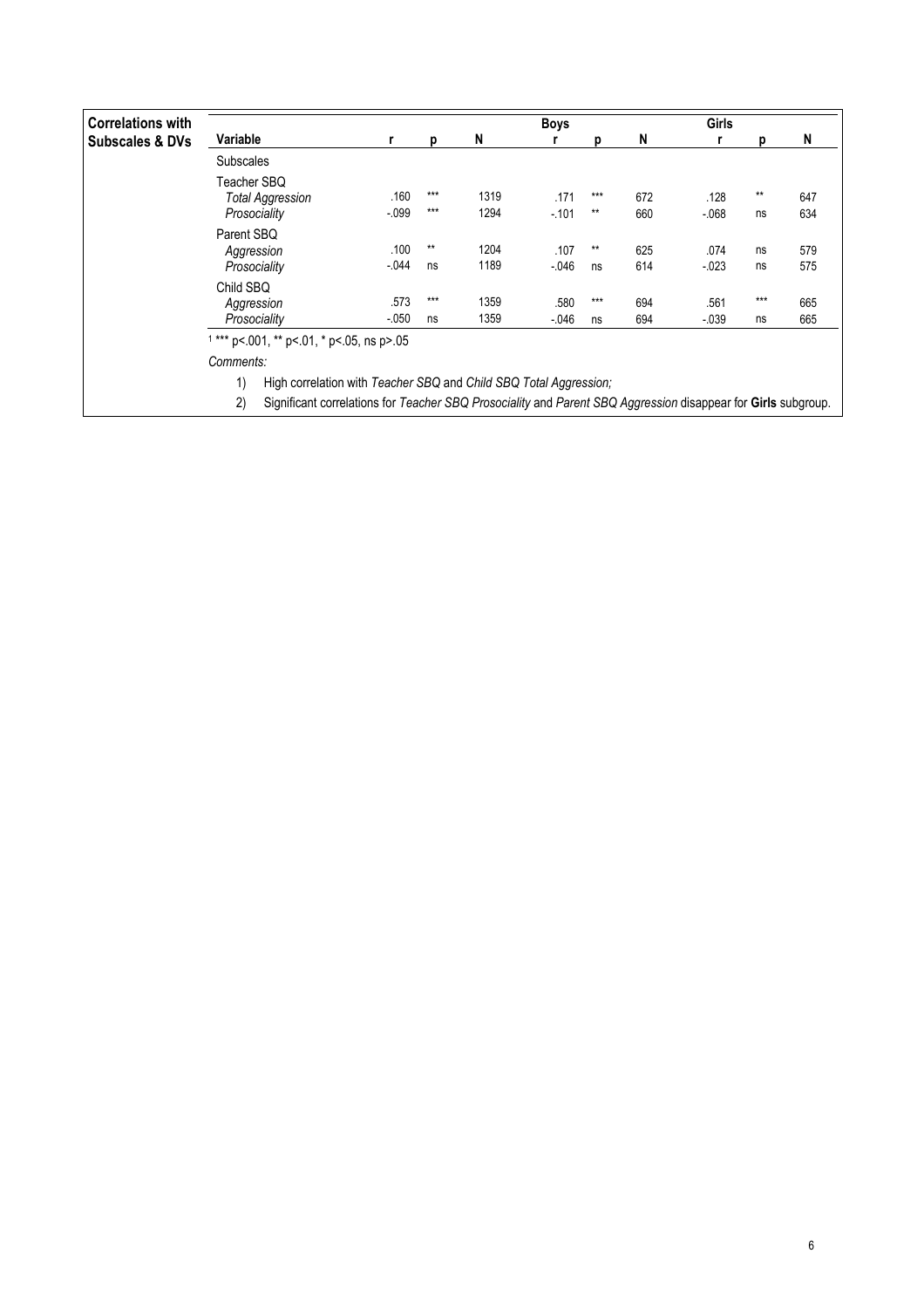## **3. Indirect Aggression Subscale**

| <b>Variable Wording</b> |                  |                  |                                                                                                                               |                        |
|-------------------------|------------------|------------------|-------------------------------------------------------------------------------------------------------------------------------|------------------------|
| & Case Summary          | Variable<br>Name | Label            | Wording                                                                                                                       | <b>Missings</b><br>(%) |
|                         | K10007           | Ind.aggression07 | Anderen sagen, dass sie nicht nett sein sollen zu einem Kind, welches<br>man nicht mag oder auf welches man wütend ist        | $(0.1\%)$              |
|                         | K10014           | Ind.aggression14 | Sich absichtlich mit anderen Kindern zusammenschliessen welche man<br>sonst nicht mag, da man auf ein anderes Kind wütend ist | $(0.1\%)$              |
|                         | K10021           | Ind.aggression21 | Gemeinheiten über ein Kind in der Schule erzählen, auf welches man<br>wütend ist                                              | $(0.1\%)$              |
|                         | K10028           | Ind.aggression28 | Zu den anderern sagen, dass sie nicht mehr mit dem Kind spielen sollen,<br>auf welches man wütend ist                         | $(0.2\%)$              |
|                         | K10035           | Ind.aggression35 | Anderen Kindern Geheimnisse des Kindes weitererzählen, auf welches<br>man wütend ist                                          | $(0.2\%)$              |

Total N = 1361

### Descriptive **Statistics**

| Variable<br>Name | Label            | Mean | <b>Standard</b><br><b>Deviation</b> | <b>Skewness</b> | Kurtosis | Item-Scale<br>Correlation | $\alpha$ If Item<br>Removed<br>$(\alpha = .506)$ |
|------------------|------------------|------|-------------------------------------|-----------------|----------|---------------------------|--------------------------------------------------|
| K10007           | Ind.aggression07 | 0.19 | 0.39                                | 1.59            | 0.53     | .291                      | .442                                             |
| K10014           | Ind.aggression14 | 0.40 | 0.49                                | 0.43            | $-1.82$  | .195                      | .539                                             |
| K10021           | Ind.aggression21 | 0.09 | 0.28                                | 2.95            | 6.74     | .265                      | .463                                             |
| K10028           | Ind.aggression28 | 0.14 | 0.34                                | 2.11            | 2.47     | .347                      | .409                                             |
| K10035           | Ind.aggression35 | 0.10 | 0.30                                | 2.67            | 5.12     | .365                      | .409                                             |

#### Comments:

1) Low alpha-value, low item-scale-correlation;

2) Item K10007 with excessive skewness;

3) Items K10021, K10028, K10035 with excessive skewness and high kurtosis;

4) Item K10014 with low kurtosis;

5) Different means for each item indicate different degrees of difficulty.

| <b>Sum Index</b>   |              |      |      | <b>Standard</b>                                     |      |      | Skew- |          |    | <b>ANOVA</b> | p<br>.018<br>.251 |
|--------------------|--------------|------|------|-----------------------------------------------------|------|------|-------|----------|----|--------------|-------------------|
| <b>Descriptive</b> | Group        | N    | Mean | <b>Deviation</b>                                    | Min. | Max. | ness  | Kurtosis | df | F            |                   |
| <b>Statistics</b>  | Full sample  | 1359 | 0.18 | 0.21                                                | 0    | 1.00 | 1.38  | 1.93     |    |              |                   |
|                    | Gender       |      |      |                                                     |      | 1.00 |       |          |    | 5.57         |                   |
|                    | Girls        | 665  | 0.17 | 0.21                                                | 0    | 1.00 | 1.51  | 2.64     |    |              |                   |
|                    | Boys         | 694  | 0.20 | 0.22                                                | 0    | 1.00 | 1.27  | 1.42     |    |              |                   |
|                    | Treatment    |      |      |                                                     |      |      |       |          | 3  | 1.37         |                   |
|                    | Control      | 356  | 0.18 | 0.21                                                | 0    | 1.00 | 1.35  | 1.75     |    |              |                   |
|                    | Triple P     | 339  | 0.17 | 0.21                                                | 0    | 1.00 | 1.41  | 1.82     |    |              |                   |
|                    | <b>PATHS</b> | 359  | 0.20 | 0.23                                                | 0    | 1.00 | 1.43  | 2.16     |    |              |                   |
|                    | Combination  | 305  | 0.18 | 0.21                                                | 0    | 1.00 | 1.31  | 1.85     |    |              |                   |
|                    | Comments:    |      |      |                                                     |      |      |       |          |    |              |                   |
|                    | 1)           |      |      | Significant F-value for Gender group differences;   |      |      |       |          |    |              |                   |
|                    | 2)           |      |      | All items with excessive skewness and high kurtosis |      |      |       |          |    |              |                   |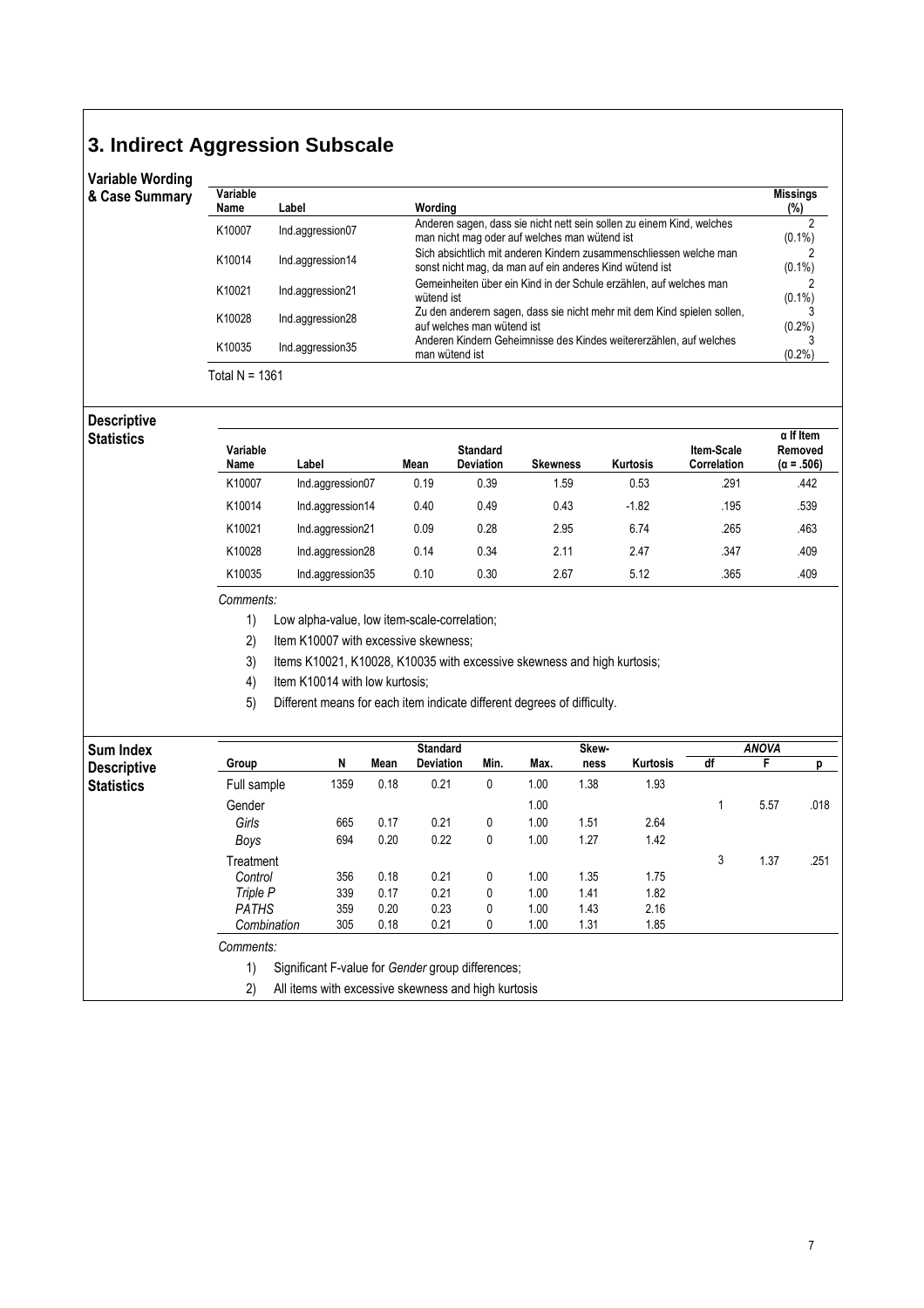|                            |                                                           |                  |                |              | Boys             |                |            | Girls           |               |            |
|----------------------------|-----------------------------------------------------------|------------------|----------------|--------------|------------------|----------------|------------|-----------------|---------------|------------|
| <b>Correlations with</b>   | Variable                                                  |                  | D              | N            |                  | D              | N          |                 | n             | N          |
| <b>Subscales &amp; DVs</b> | <b>Subscales</b>                                          |                  |                |              |                  |                |            |                 |               |            |
|                            | Teacher SBQ1.1<br><b>Total Aggression</b><br>Prosociality | .143<br>$-0.090$ | ***<br>$**$    | 1319<br>1294 | .145<br>$-103$   | $***$<br>$**$  | 672<br>660 | .116<br>$-0.36$ | $***$<br>ns   | 647<br>634 |
|                            | Parent SBQ<br>Aggression<br>Prosociality                  | .098<br>$-.050$  | $**$<br>ns     | 1204<br>1189 | .135<br>$-0.072$ | $**$<br>ns     | 625<br>614 | .021<br>.007    | ns<br>ns      | 579<br>575 |
|                            | Child SBQ<br>Aggression<br>Prosociality                   | .440<br>$-150$   | $***$<br>$***$ | 1359<br>1359 | .431<br>$-157$   | $***$<br>$***$ | 694<br>694 | .445<br>$-126$  | $***$<br>$**$ | 665<br>665 |
|                            | $1***$ p<.001, ** p<.01, * p<.05, ns p>.05                |                  |                |              |                  |                |            |                 |               |            |
|                            | Comments:                                                 |                  |                |              |                  |                |            |                 |               |            |
|                            | 1)<br>High significance with Teacher SBQ;                 |                  |                |              |                  |                |            |                 |               |            |

2) Significant correlations with Teacher SBQ Prosociality and Parent SBQ Aggression disappear for Girls subgroup.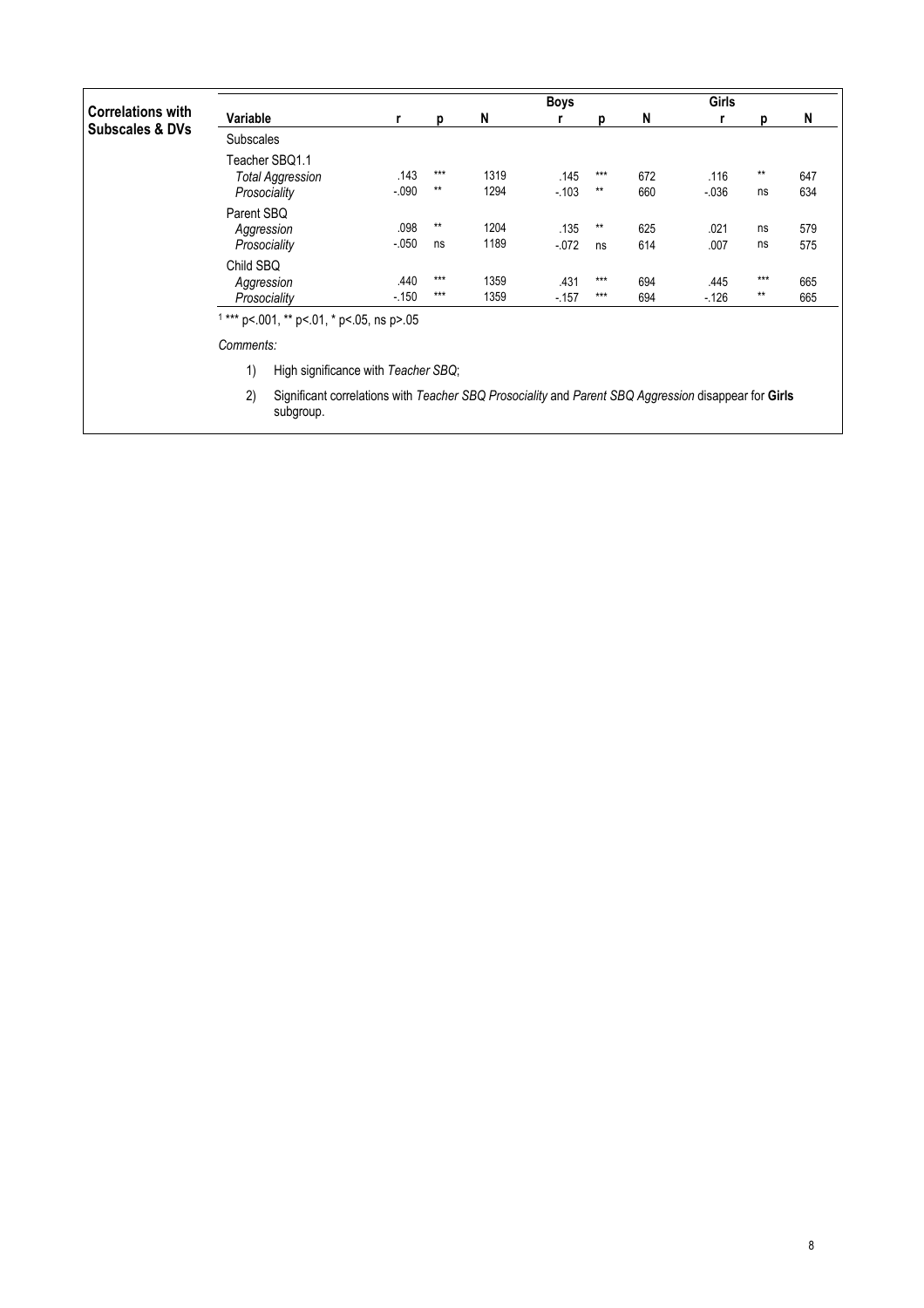## **4. Non-Aggressive Conduct Disorder Subscale**

| <b>Variable Wording</b><br>& Case Summary |               |                 |                                                               | <b>Missings</b> |
|-------------------------------------------|---------------|-----------------|---------------------------------------------------------------|-----------------|
|                                           | Variable Name | Label           | Wording                                                       | (%)             |
|                                           | K10003        | Nonaggressive03 | Zu Hause unerlaubt Geld genommen                              | ∩<br>$(0.1\%)$  |
|                                           | K10010        | Nonaggressive10 | Etwas in einem Laden gestohlen                                | $(0.1\%)$       |
|                                           | K10017        | Nonaggressive17 | So wütend sein, dass man eigene Sachen kaputt macht           | $(0.1\%)$       |
|                                           | K10048        | Nonaggressive48 | Absichtlich Sachen von Personen aus der Familie kaputt machen | (0.2%)          |
|                                           | K10052        | Nonaggressive52 | Eltern anlügen, wenn man etwas angestellt hat                 | $(0.2\%)$       |
|                                           | $\sqrt{2}$    |                 |                                                               |                 |

Total N = 1361

Descriptive Statistics

| Variable<br>Name | _abel           | Mean | <b>Standard</b><br><b>Deviation</b> | <b>Skewness</b> | Kurtosis | <b>Item-Scale</b><br>Correlation | $\alpha$ If Item<br>Removed<br>$(\alpha = .335)$ |
|------------------|-----------------|------|-------------------------------------|-----------------|----------|----------------------------------|--------------------------------------------------|
| K10003           | Nonaggressive03 | 0.10 | 0.30                                | 2.64            | 4.98     | .234                             | .232                                             |
| K10010           | Nonaggressive10 | 0.05 | 0.22                                | 4.03            | 14.25    | .215                             | .268                                             |
| K10017           | Nonaggressive17 | 0.15 | 0.36                                | 1.98            | 1.91     | .213                             | .240                                             |
| K10048           | Nonaggressive48 | 0.04 | 0.20                                | 4.53            | 18.53    | .149                             | .308                                             |
| K10052           | Nonaggressive52 | 0.57 | 0.50                                | $-0.28$         | $-1.92$  | .100                             | .411                                             |

#### Comments:

1) Low alpha-value, low item-scale-correlation;

2) Item K10003, K10010, K10017 and 10048 with excessive skweness and high kurtosis;

3) Item K10052 with low kurtosis;

4) Item K10052 with low item-scale-correlation and increased alpha when removed.

| <b>Sum Index</b>   |              |      |      | <b>Standard</b>                                          |      |      | Skew- |                 |    | <b>ANOVA</b> |      |
|--------------------|--------------|------|------|----------------------------------------------------------|------|------|-------|-----------------|----|--------------|------|
| <b>Descriptive</b> | Group        | N    | Mean | <b>Deviation</b>                                         | Min. | Max. | ness  | <b>Kurtosis</b> | df |              | D    |
| <b>Statistics</b>  | Full sample  | 1359 | 0.19 | 0.17                                                     | 0    | 1.00 | 1.21  | 2.36            |    |              |      |
|                    | Gender       |      |      |                                                          |      |      |       |                 |    | 507.3        | .000 |
|                    | Girls        | 665  | 0.09 | 0.16                                                     | 0    | 1.00 | 2.25  | 6.37            |    |              |      |
|                    | Boys         | 694  | 0.27 | 0.14                                                     | 0    | 1.00 | 2.15  | 4.96            |    |              |      |
|                    | Treatment    |      |      |                                                          |      |      |       |                 | 3  | 0.75         | .520 |
|                    | Control      | 356  | 0.19 | 0.17                                                     | 0    | 0.80 | 1.01  | 1.43            |    |              |      |
|                    | Triple P     | 339  | 0.18 | 0.18                                                     | 0    | 1.00 | 1.40  | 3.00            |    |              |      |
|                    | <b>PATHS</b> | 359  | 0.18 | 0.18                                                     | 0    | 1.00 | 1.28  | 2.63            |    |              |      |
|                    | Combination  | 305  | 0.17 | 0.16                                                     | 0    | 1.00 | 1.08  | 2.23            |    |              |      |
|                    | Comments:    |      |      |                                                          |      |      |       |                 |    |              |      |
|                    | 1)           |      |      | Significant F-value for Gender group differences;        |      |      |       |                 |    |              |      |
|                    | 2)           |      |      | All subgroups with excessive skewness and high kurtosis. |      |      |       |                 |    |              |      |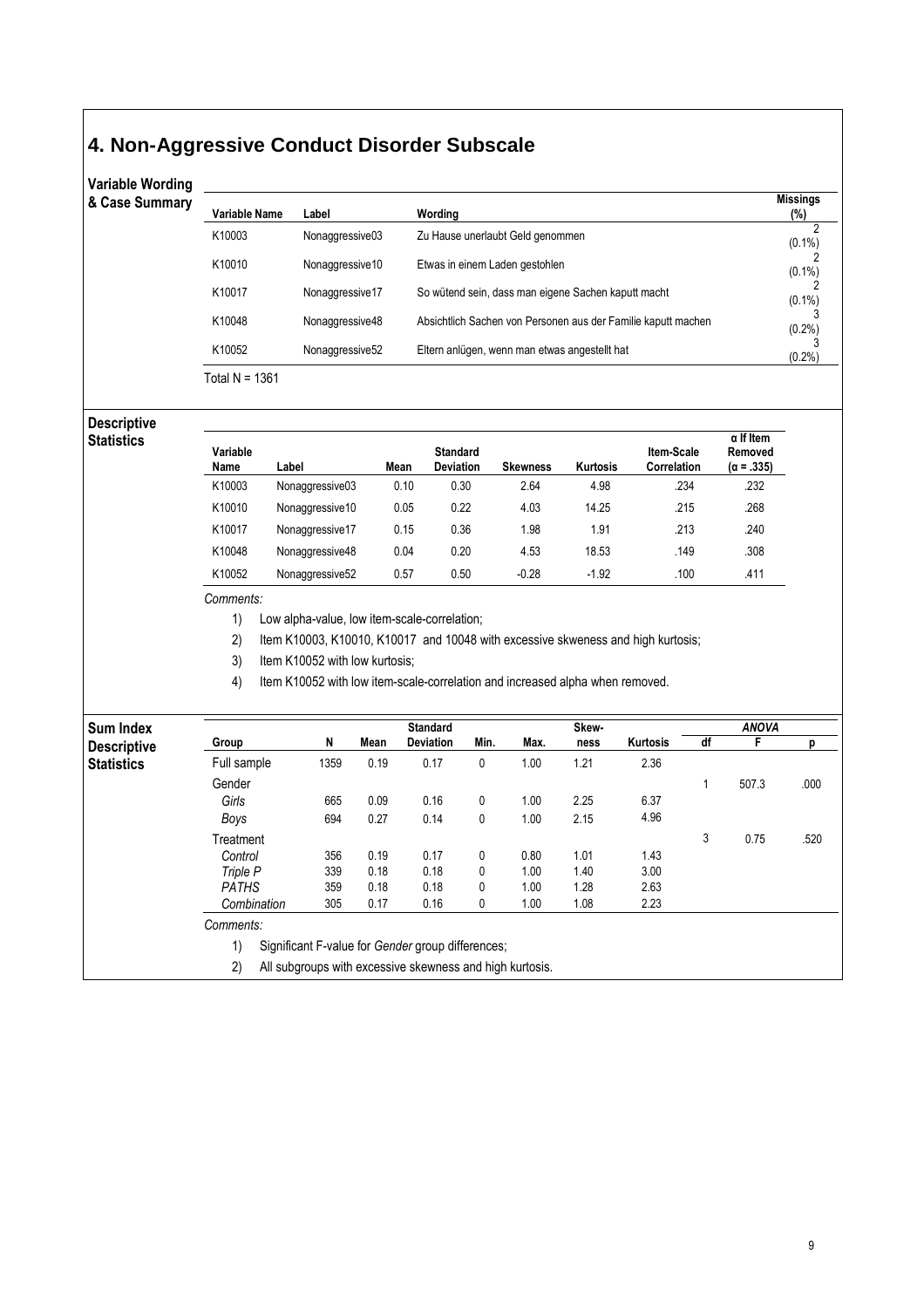|                            |                                                        |                 |              |              | <b>Boys</b>      |               |            | Girls          |                                     |            |
|----------------------------|--------------------------------------------------------|-----------------|--------------|--------------|------------------|---------------|------------|----------------|-------------------------------------|------------|
| <b>Correlations with</b>   | Variable                                               |                 | р            | N            |                  | D             | N          |                |                                     | N          |
| <b>Subscales &amp; DVs</b> | <b>Subscales</b>                                       |                 |              |              |                  |               |            |                | ns<br>ns<br>ns<br>ns<br>$***$<br>ns |            |
|                            | Teacher SBQ<br><b>Total Aggression</b><br>Prosociality | .172<br>$-188$  | $***$<br>*** | 1319<br>1294 | .121<br>$-0.019$ | $***$<br>$**$ | 672<br>660 | .038<br>$-075$ |                                     | 647<br>634 |
|                            | Parent SBQ<br>Aggression                               | .156            | ***          | 1204         | .129             | $***$         | 625        | .033           |                                     | 579        |
|                            | Prosociality                                           | $-.079$         | $**$         | 1189         | $-0.08$          | ns            | 614        | .047           |                                     | 575        |
|                            | Child SBQ<br>Aggression<br>Prosociality                | .451<br>$-.111$ | ***<br>***   | 1359<br>1359 | .436<br>$-.044$  | $***$<br>ns   | 694<br>694 | .524<br>$-051$ |                                     | 665<br>665 |

Comments:

1) High correlation with Child SBQ Aggression;

2) Significant correlation for Teacher SBQ Total Aggression and Prosociality, and Parent SBQ Agression disappear for Girls subgroup.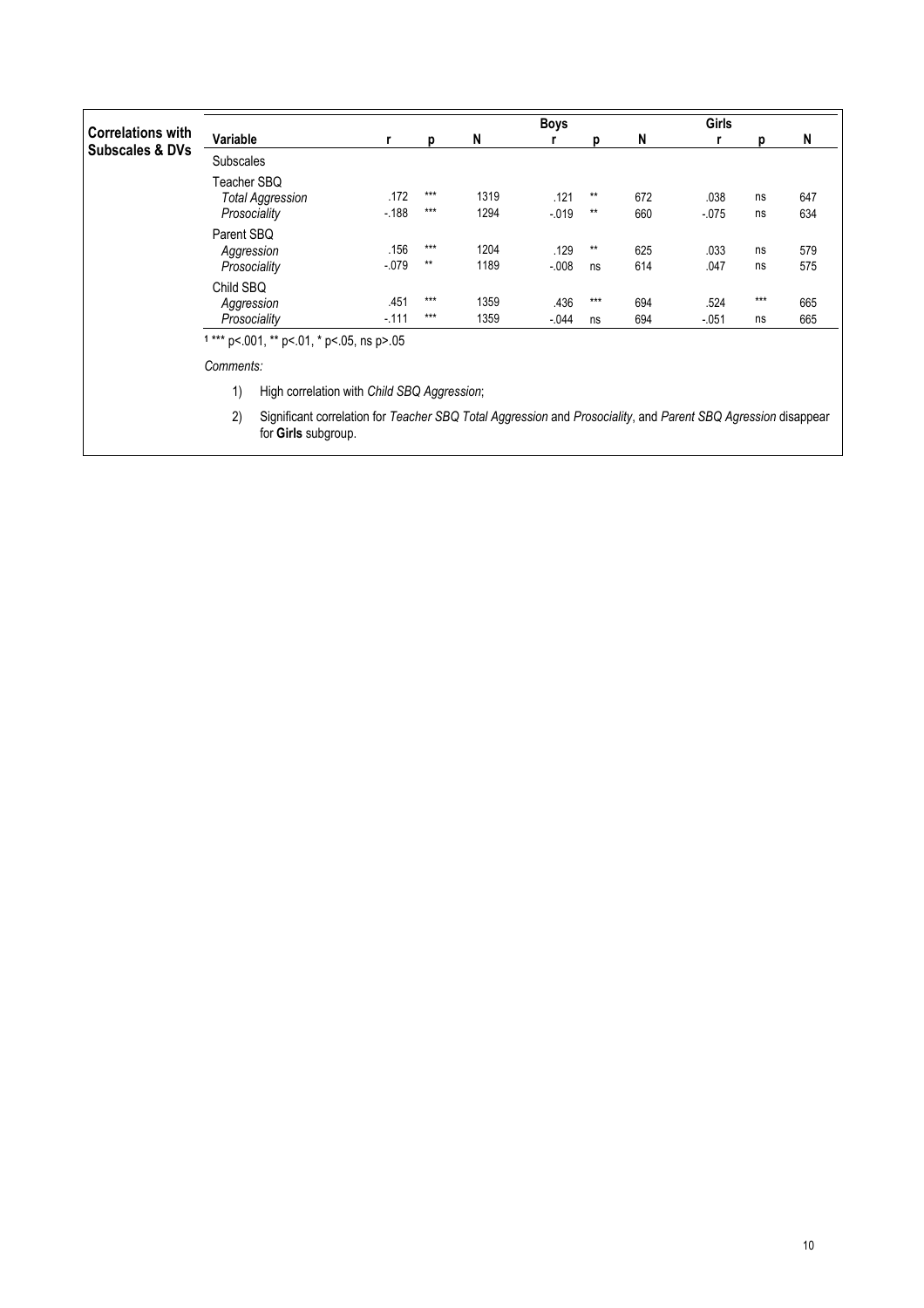## **5. Opposition/Defiance Subscale**

## Variable Wording

& Case Summ

|               |               |                                           | <b>Missings</b> |
|---------------|---------------|-------------------------------------------|-----------------|
| Variable Name | Label         | Wording                                   | $(\%)$          |
| K10024        | Opposition24  | Nicht das machen, was die Lehrerin sagt   | $(0.1\%)$       |
| K10031        | Opposition 31 | Nicht das machen, was Mutter verlangt     | $(0.2\%)$       |
| K10038        | Opposition38  | Nicht das machen, was Vater verlangt      | $(0.2\%)$       |
| K10043        | Opposition43  | Mutter nicht zuhören, wenn sie etwas sagt | $(0.2\%)$       |

| <b>Descriptive</b><br><b>Statistics</b> | Variable<br>Name | Label         | Mean | <b>Standard</b><br><b>Deviation</b> | <b>Skewness</b> | Kurtosis | <b>Item-Scale</b><br>Correlation | $\alpha$ If Item<br>Removed<br>$(\alpha = .619)$ |
|-----------------------------------------|------------------|---------------|------|-------------------------------------|-----------------|----------|----------------------------------|--------------------------------------------------|
|                                         | K10024           | Opposition24  | 0.17 | 0.38                                | 1.73            | 1.00     | .344                             | .587                                             |
|                                         | K10031           | Opposition 31 | 0.30 | 0.46                                | 0.85            | $-1.28$  | .413                             | .539                                             |
|                                         | K10038           | Opposition38  | 0.25 | 0.43                                | 1.15            | $-0.69$  | .487                             | .482                                             |
|                                         | K10043           | Opposition43  | 0.29 | 0.45                                | 0.93            | $-1.13$  | .359                             | .580                                             |

#### Comments :

1) Low alpha-value, low item-scale-correlation;

2) Item K10024 with excessive kurtosis and high skewness;

- 3) Items K10031 and K10043 with low kurtosis;
- 4) Item K10038 with excessive skewness.

|                    |              |      |      | <b>Standard</b>  |      |      | Skew- |                 |    | <b>ANOVA</b> |      |
|--------------------|--------------|------|------|------------------|------|------|-------|-----------------|----|--------------|------|
| Sum Index          | Group        | N    | Mean | <b>Deviation</b> | Min. | Max. | ness  | <b>Kurtosis</b> | df |              | р    |
| <b>Descriptive</b> | Full sample  | 1359 | 0.25 | 0.30             | 0    | 1.00 | 0.99  | 0.00            |    |              |      |
| <b>Statistics</b>  | Gender       |      |      |                  |      |      |       |                 |    | 8.33         | .004 |
|                    | Girls        | 665  | 0.23 | 0.28             | 0    | 1.00 | 1.12  | 0.41            |    |              |      |
|                    | Boys         | 694  | 0.28 | 0.31             | 0    | 1.00 | 0.87  | $-0.32$         |    |              |      |
|                    | Treatment    |      |      |                  |      |      |       |                 | 3  | 0.68         | .564 |
|                    | Control      | 356  | 0.25 | 0.29             | 0    | 1.00 | 0.99  | 0.16            |    |              |      |
|                    | Triple P     | 339  | 0.24 | 0.29             | 0    | 1.00 | 1.04  | 0.09            |    |              |      |
|                    | <b>PATHS</b> | 359  | 0.27 | 0.31             | 0    | 1.00 | 0.95  | $-0.18$         |    |              |      |
|                    | Combination  | 305  | 0.25 | 0.30             | 0    | 1.00 | 0.99  | $-0.28$         |    |              |      |
|                    | Comments:    |      |      |                  |      |      |       |                 |    |              |      |
|                    |              |      |      |                  |      |      |       |                 |    |              |      |

1) Significant F-value for Gender group differences;

2) Girls, Control and Triple P subgroup with excessive skewness.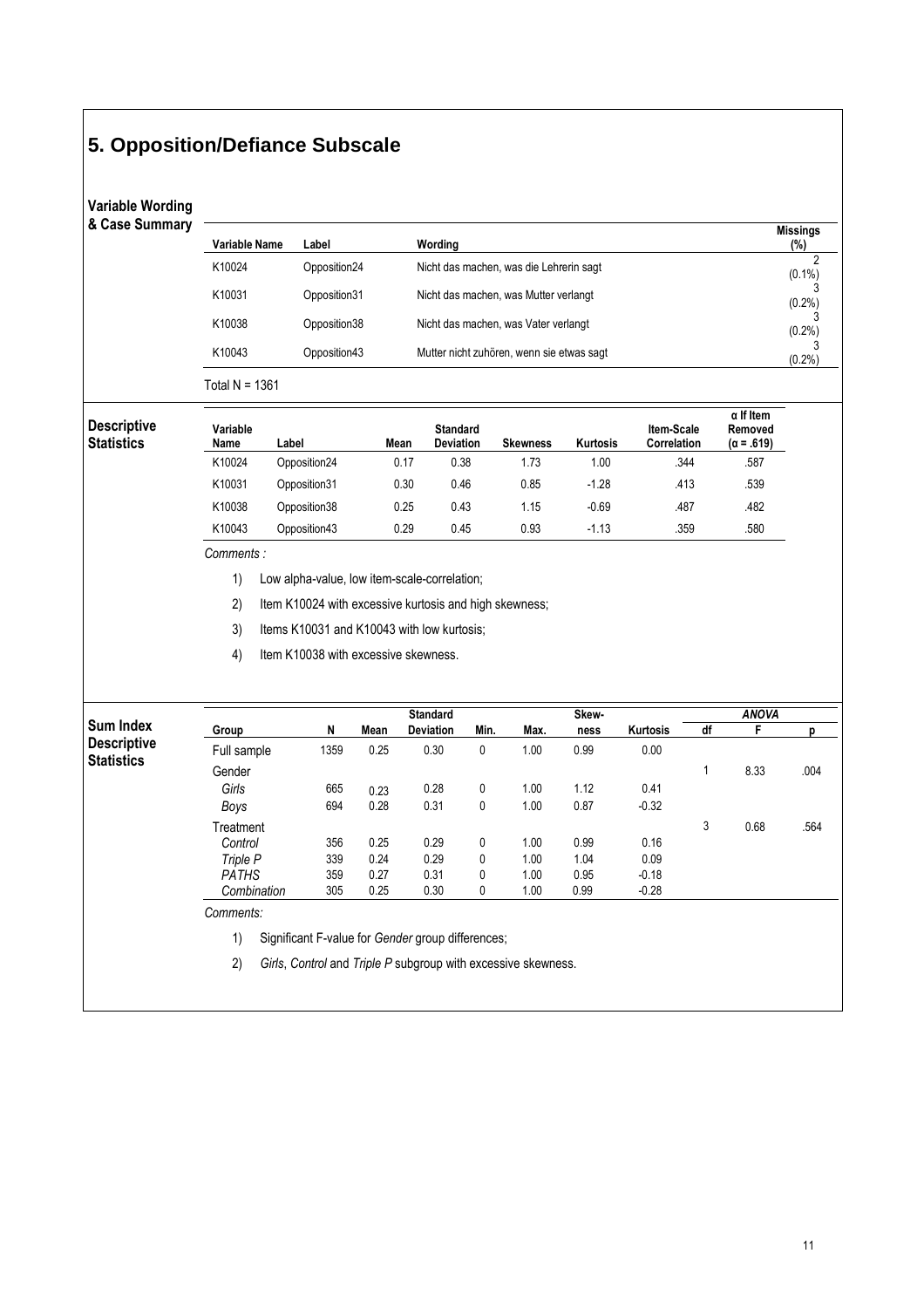|                            |                                                           |                |                |              | <b>Boys</b>     |                |            | Girls            |                |            |
|----------------------------|-----------------------------------------------------------|----------------|----------------|--------------|-----------------|----------------|------------|------------------|----------------|------------|
| <b>Correlations with</b>   | Variable                                                  |                | D              | N            |                 | n              | N          |                  |                | N          |
| <b>Subscales &amp; DVs</b> | <b>Subscales</b>                                          |                |                |              |                 |                |            |                  |                |            |
|                            | Teacher SBQ1.1<br><b>Total Aggression</b><br>Prosociality | .080<br>$-087$ | $***$<br>$***$ | 1319<br>1294 | .105<br>$-.091$ | $**$<br>*      | 672<br>660 | .008<br>$-0.036$ | ns<br>ns       | 647<br>634 |
|                            | Parent SBQ<br>Aggression                                  | .058           | $\star$        | 1204         | .065            | ns             | 625        | .014             | ns             | 579        |
|                            | Prosociality                                              | $-0.021$       | ns             | 1189         | $-0.015$        | ns             | 614        | .009             | ns             | 575        |
|                            | Child SBQ<br>Aggression<br>Prosociality                   | .417<br>$-134$ | $***$<br>$***$ | 1359<br>1359 | .391<br>$-132$  | $***$<br>$***$ | 694<br>694 | .440<br>$-115$   | $***$<br>$***$ | 665<br>665 |
|                            | $1***$ p<.001, $**$ p<.01, $*$ p<.05, ns p>.05            |                |                |              |                 |                |            |                  |                |            |

Comments:

1) High correlations with Child SBQ Aggression and Prosociality;

2) Significant correlations for Teacher SBQ Total Aggression and Prosociality disappear for Girls subgroup.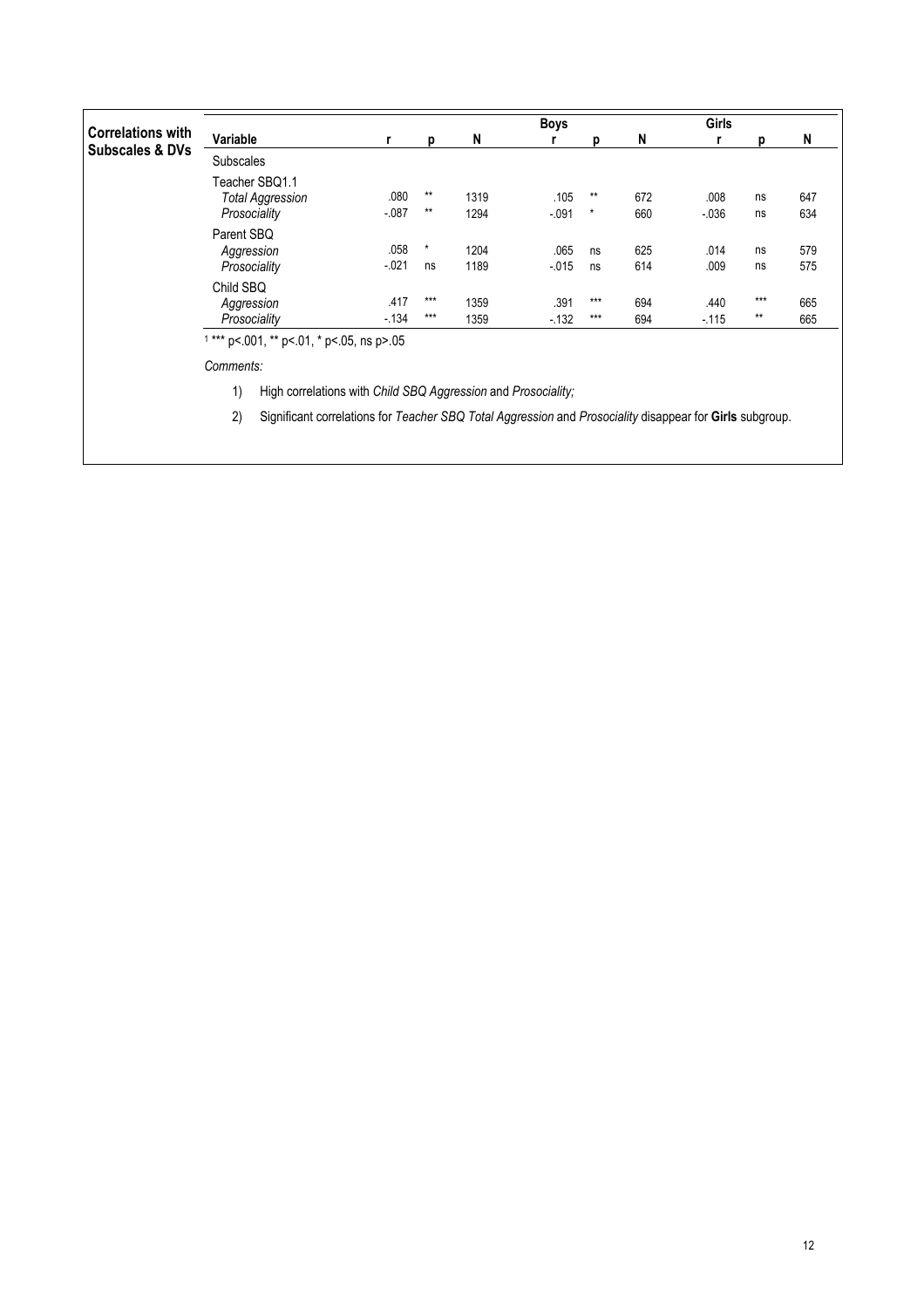# **6. Physical Aggression Subscale**

### Variable Wording & Case Summary

| Variable Name | Label                | Wording                                    | <b>Missings</b><br>(%) |
|---------------|----------------------|--------------------------------------------|------------------------|
| K10006        | Physicalaggression06 | Streit mit anderen Kindern haben           | C<br>$(0.1\%)$         |
| K10013        | Physicalaggression13 | Auf andere Kinder losgehen um sie zu hauen | $(0.1\%)$              |
| K10020        | Physicalaggression20 | Andere Kinder treten oder schlagen         | $(0.1\%)$              |
| K10027        | Physicalaggression27 | Gemein sein zu anderen Kindern             | $(0.1\%)$              |
| K10045        | Physicalaggression45 | Mutter hauen oder treten, wenn wütend      | $(0.2\%)$              |

Total N = 1361

Des  $\overline{\text{Sta}}$ 

| scriptive<br>atistics | Variable<br>Name | Label                | Mean | <b>Standard</b><br><b>Deviation</b> | <b>Skewness</b> | Kurtosis | <b>Item-Scale</b><br>Correlation | $\alpha$ If Item<br>Removed<br>$(\alpha = .571)$ |
|-----------------------|------------------|----------------------|------|-------------------------------------|-----------------|----------|----------------------------------|--------------------------------------------------|
|                       | K10006           | Physicalaggression06 | 0.44 | 0.50                                | 0.25            | $-1.94$  | .273                             | .613                                             |
|                       | K10013           | Physicalaggression13 | 0.09 | 0.28                                | 2.94            | 6.64     | .448                             | .462                                             |
|                       | K10020           | Physicalaggression20 | 0.11 | 0.31                                | 2.53            | 4.39     | .444                             | .454                                             |
|                       | K10027           | Physicalaggression27 | 0.06 | 0.24                                | 3.64            | 11.29    | .369                             | .510                                             |
|                       | K10045           | Physicalaggression45 | 0.08 | 0.27                                | 3.09            | 7.58     | .252                             | .555                                             |
|                       |                  |                      |      |                                     |                 |          |                                  |                                                  |

Comments:

1) Low alpha-value, low item-scale-correlation;

2) Item K10013, K10020, K10027, K10045 with excessive skewness and high kurtosis;

3) Item K10006 with low item-scale-correlation and increased Alpha when removed.

|                    |                                                                                                                                                                                                                                                                                                                                                                             |      |      | <b>Standard</b>  |      |      | Skew- |                 |    | <b>ANOVA</b> |      |
|--------------------|-----------------------------------------------------------------------------------------------------------------------------------------------------------------------------------------------------------------------------------------------------------------------------------------------------------------------------------------------------------------------------|------|------|------------------|------|------|-------|-----------------|----|--------------|------|
| <b>Sum Index</b>   | Group                                                                                                                                                                                                                                                                                                                                                                       | N    | Mean | <b>Deviation</b> | Min. | Max. | ness  | <b>Kurtosis</b> | df |              | р    |
| <b>Descriptive</b> | Full sample                                                                                                                                                                                                                                                                                                                                                                 | 1359 | 0.16 | 0.20             | 0    | 1.00 | 1.68  | 3.16            |    |              |      |
| <b>Statistics</b>  | Gender                                                                                                                                                                                                                                                                                                                                                                      |      |      |                  |      |      |       |                 |    | 5.20         | .023 |
|                    | Girls                                                                                                                                                                                                                                                                                                                                                                       | 665  | 0.14 | 0.20             | 0    | 1.00 | 1.91  | 4.23            |    |              |      |
|                    | Boys                                                                                                                                                                                                                                                                                                                                                                        | 694  | 0.17 | 0.20             | 0    | 1.00 | 1.48  | 2.33            |    |              |      |
|                    | Treatment                                                                                                                                                                                                                                                                                                                                                                   |      |      |                  |      |      |       |                 | 3  | 5.12         | .002 |
|                    | Control                                                                                                                                                                                                                                                                                                                                                                     | 356  | 0.16 | 0.21             | 0    | 1.00 | 1.68  | 3.23            |    |              |      |
|                    | Triple P                                                                                                                                                                                                                                                                                                                                                                    | 339  | 0.14 | 0.19             | 0    | 1.00 | 1.48  | 2.06            |    |              |      |
|                    | <b>PATHS</b>                                                                                                                                                                                                                                                                                                                                                                | 359  | 0.18 | 0.22             | 0    | 1.00 | 1.48  | 2.06            |    |              |      |
|                    | Combination                                                                                                                                                                                                                                                                                                                                                                 | 305  | 0.13 | 0.18             | 0    | 1.00 | 1.78  | 4.18            |    |              |      |
|                    | Comments:                                                                                                                                                                                                                                                                                                                                                                   |      |      |                  |      |      |       |                 |    |              |      |
|                    | 1)<br>Significant F-value for Gender and Treatment group differences;<br>$\mathbf{r}$ , and $\mathbf{r}$ , and $\mathbf{r}$ , and $\mathbf{r}$ , and $\mathbf{r}$ , and $\mathbf{r}$ , and $\mathbf{r}$ , and $\mathbf{r}$ , and $\mathbf{r}$ , and $\mathbf{r}$ , and $\mathbf{r}$ , and $\mathbf{r}$ , and $\mathbf{r}$ , and $\mathbf{r}$ , and $\mathbf{r}$ ,<br>$\sim$ |      |      |                  |      |      |       |                 |    |              |      |

2) All subgroups with excessive skewness and high kurtosis.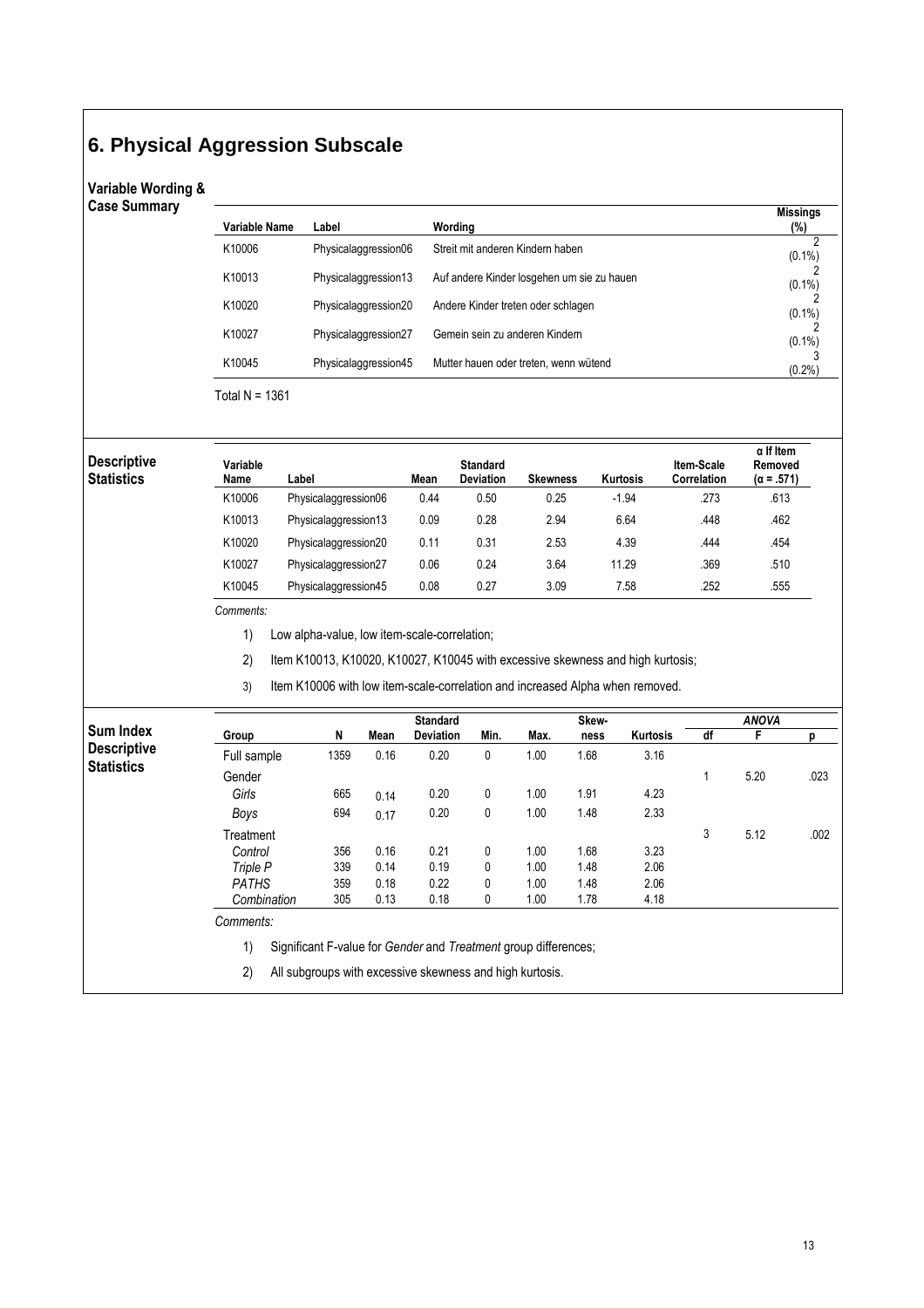|                            |                                                           |                 |             |              | <b>Boys</b>      |                |            | <b>Girls</b> |               |            |
|----------------------------|-----------------------------------------------------------|-----------------|-------------|--------------|------------------|----------------|------------|--------------|---------------|------------|
| <b>Correlations with</b>   | Variable                                                  | r               | D           | N            |                  | D              | N          |              | n             | N          |
| <b>Subscales &amp; DVs</b> | <b>Subscales</b>                                          |                 |             |              |                  |                |            |              |               |            |
|                            | Teacher SBQ1.1<br><b>Total Aggression</b><br>Prosociality | .119<br>$-043$  | $***$<br>ns | 1319<br>1294 | .136<br>$-0.056$ | ***<br>ns      | 672<br>660 | .076<br>.011 | ns<br>ns      | 647<br>634 |
|                            | Parent SBQ<br>Aggression<br>Prosociality                  | .147<br>$-0.49$ | $***$<br>ns | 1204<br>1189 | .175<br>$-.083$  | ***<br>$\star$ | 625<br>614 | .100<br>.006 | $\star$<br>ns | 579<br>575 |
|                            | Child SBQ<br>Aggression<br>Prosociality                   | .842<br>$-053$  | $***$<br>ns | 1359<br>1359 | .827<br>$-.084$  | ***<br>$\star$ | 694<br>694 | .858<br>.003 | $***$<br>ns   | 665<br>665 |
|                            | $1***$ p<.001, ** p<.01, * p<.05, ns p>.05<br>Comments:   |                 |             |              |                  |                |            |              |               |            |

1) High correlation with Child SBQ Aggression and Parent SBQ Aggression;

2) Significant correlation for Teacher SBQ Total Aggression disappears for Girls subgroup.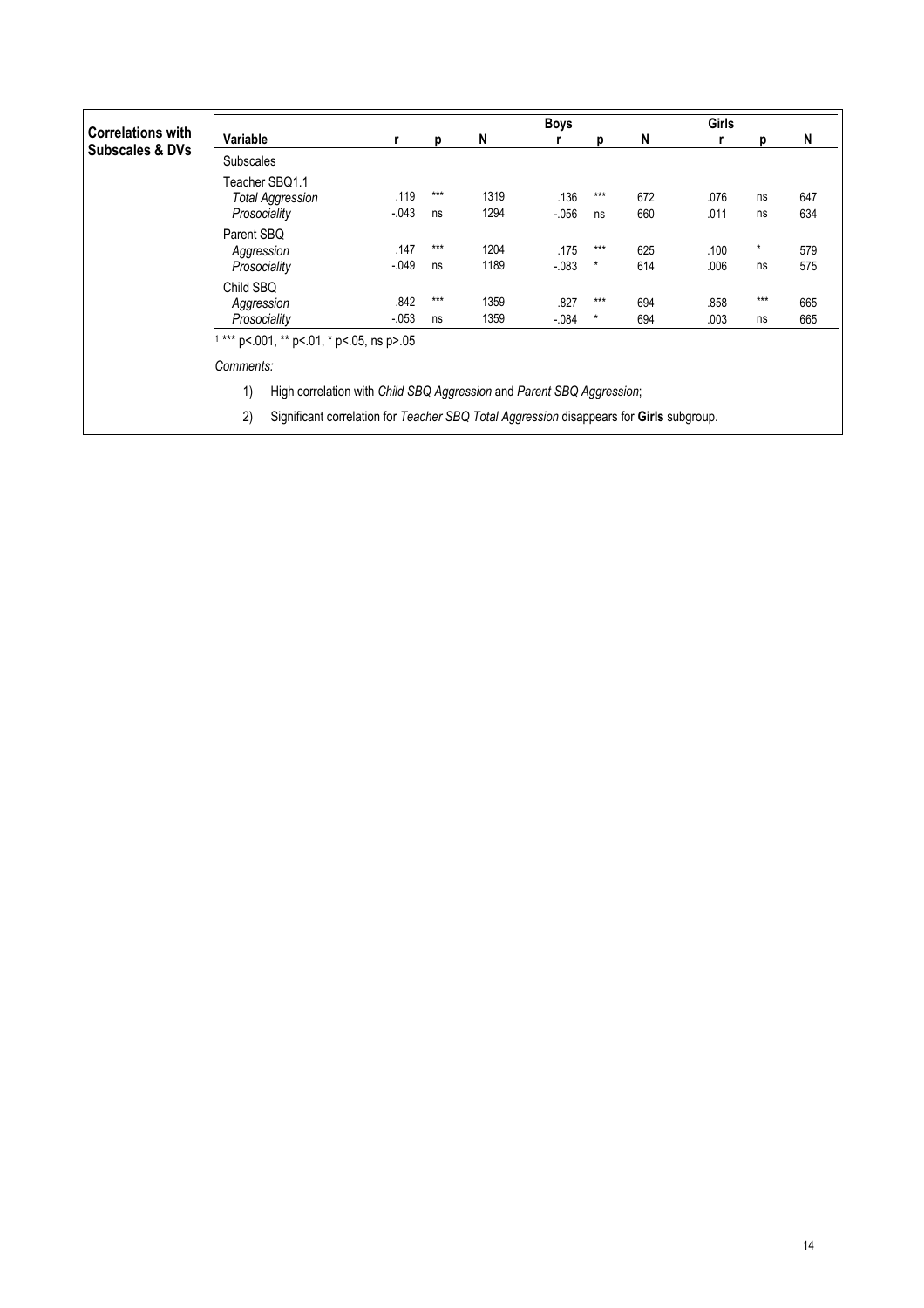## **7. Prosociality Subscale**

| Variable Wording<br>& Case Summary | Variable Name | Label          | Wording                                                                               | <b>Missings</b><br>(%) |
|------------------------------------|---------------|----------------|---------------------------------------------------------------------------------------|------------------------|
|                                    | K10001        | Prosociality01 | Mitleid haben mit einem Kind, welches etwas angestellt hat                            | 2<br>$(0.1\%)$         |
|                                    | K10008        | Prosociality08 | Unordnung aufräumen, die jemand anders gemacht hat                                    | $(0.1\%)$              |
|                                    | K10015        | Prosociality15 | Frieden stiften wenn andere Kinder Streit haben                                       | $(0.1\%)$              |
|                                    | K10022        | Prosociality22 | Helfen, wenn sich ein Kind verletzt hat                                               | $(0.1\%)$              |
|                                    | K10029        | Prosociality29 | Kind einladen um mit anderen zu spielen                                               | $(0.2\%)$              |
|                                    | K10036        | Prosociality36 | Dinge aufheben, welche anderen Kinder runtergefallen sind                             | $(0.2\%)$              |
|                                    | K10041        | Prosociality41 | Trauriges oder weinendes Kind trösten                                                 | $(0.2\%)$              |
|                                    | K10046        | Prosociality46 | Trotzdem zuhören, wenn ein Kind etwas erzählt, mit dem man nicht<br>einverstanden ist | $(0.2\%)$              |
|                                    | K10050        | Prosociality50 | Schnell merken, ob jemand traurig oder fröhlich ist                                   | (0.2%                  |
|                                    | K10054        | Prosociality50 | Sachen teilen                                                                         | $(0.1\%)$              |

Total N = 1361

**Descriptive** 

| <b>Descriptive</b><br>Statistics | Variable<br>Name | Label          | Mean | <b>Standard</b><br><b>Deviation</b> | <b>Skewness</b> | Kurtosis | Item-Scale<br>Correlation | $\alpha$ If Item<br>Removed<br>$(\alpha = .594)$ |
|----------------------------------|------------------|----------------|------|-------------------------------------|-----------------|----------|---------------------------|--------------------------------------------------|
|                                  | K10001           | Prosociality01 | 0.63 | 0.48                                | $-0.55$         | $-1.70$  | .101                      | .623                                             |
|                                  | K10008           | Prosociality08 | 0.69 | 0.46                                | $-0.81$         | $-1.35$  | .282                      | .566                                             |
|                                  | K10015           | Prosociality15 | 0.83 | 0.37                                | $-1.79$         | 1.20     | .313                      | .557                                             |
|                                  | K10022           | Prosociality22 | 0.94 | 0.24                                | $-3.59$         | 10.91    | .279                      | .571                                             |
|                                  | K10029           | Prosociality29 | 0.89 | 0.31                                | $-2.58$         | 4.64     | .347                      | .553                                             |
|                                  | K10036           | Prosociality36 | 0.80 | 0.40                                | $-1.51$         | 0.28     | .252                      | .572                                             |
|                                  | K10041           | Prosociality41 | 0.85 | 0.36                                | $-1.99$         | 1.97     | .360                      | .547                                             |
|                                  | K10046           | Prosociality46 | 0.79 | 0.41                                | $-1.45$         | 0.10     | .255                      | .572                                             |
|                                  | K10050           | Prosociality50 | 0.83 | 0.37                                | $-1.79$         | 1.22     | .333                      | .552                                             |
|                                  | K10054           | Prosociality54 | 0.91 | 0.28                                | $-2.94$         | 6.63     | .307                      | .563                                             |

Comments:

1) Low alpha-value, low item-scale-correlation;

2) Item K10001 with low item-scale-correlation and increased alpha when removed;

3) Items K10015, K10022, K10029, K10036, K10041, K10046 and K10050 with low skewness;

4) Items K10001 and K1008 with low kurtosis;

5) Items K10015, K10022, K100029, K10041 and K10050 with high kurtosis.

| <b>Sum Index</b>   |                                                         |      |      | <b>Standard</b>                                |      |      | <b>Skew</b> |          |    | <b>ANOVA</b> |      |  |
|--------------------|---------------------------------------------------------|------|------|------------------------------------------------|------|------|-------------|----------|----|--------------|------|--|
| <b>Descriptive</b> | Group                                                   | N    | Mean | <b>Deviation</b>                               | Min. | Max. | ness        | Kurtosis | df | F            | р    |  |
| <b>Statistics</b>  | Full sample                                             | 1359 | 0.82 | 0.17                                           | 0    | 1.00 | $-1.40$     | 2.36     |    |              |      |  |
|                    | Gender                                                  |      |      |                                                |      |      |             |          | 1  | 25.85        | .000 |  |
|                    | Girls                                                   | 665  | 0.84 | 0.16                                           | .10  | 1.00 | $-1.33$     | 1.94     |    |              |      |  |
|                    | Boys                                                    | 694  | 0.79 | 0.19                                           | 0    | 1.00 | $-1.37$     | 2.20     |    |              |      |  |
|                    | Treatment                                               |      |      |                                                |      |      |             |          | 3  | 1.47         | .221 |  |
|                    | Control                                                 | 356  | 0.81 | 0.19                                           | 0    | 1.00 | $-1.46$     | 2.63     |    |              |      |  |
|                    | Triple P                                                | 339  | 0.83 | 0.16                                           | 0.10 | 1.00 | $-1.33$     | 2.04     |    |              |      |  |
|                    | <b>PATHS</b>                                            | 359  | 0.82 | 0.18                                           | 0.10 | 1.00 | $-1.49$     | 2.53     |    |              |      |  |
|                    | Combination                                             | 305  | 0.81 | 0.17                                           | 0.10 | 1.00 | $-1.14$     | 1.41     |    |              |      |  |
|                    | Comments:                                               |      |      |                                                |      |      |             |          |    |              |      |  |
|                    | 1)<br>Significant F-value for Gender group differences; |      |      |                                                |      |      |             |          |    |              |      |  |
|                    | 2)                                                      |      |      | Low skewness and high kurtosis for all groups. |      |      |             |          |    |              |      |  |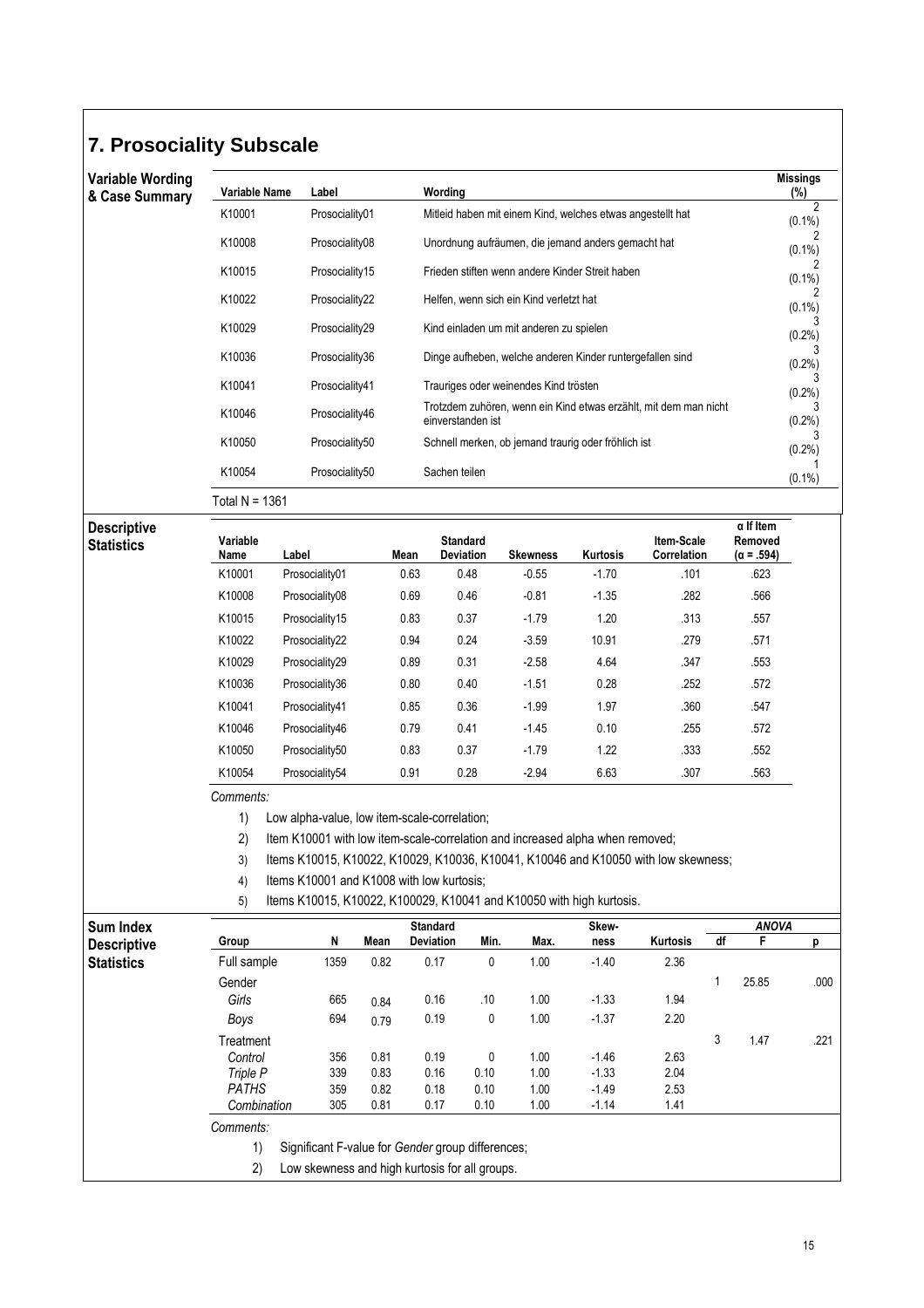| <b>Correlations with</b>   |                                                                                    |                                            |                  |              | <b>Boys</b>      |             |                       | Girls            |                                |            |  |  |
|----------------------------|------------------------------------------------------------------------------------|--------------------------------------------|------------------|--------------|------------------|-------------|-----------------------|------------------|--------------------------------|------------|--|--|
| <b>Subscales &amp; DVs</b> | Variable                                                                           | r                                          | D                | N            |                  | n           | N                     |                  |                                | N          |  |  |
|                            | <b>Subscales</b>                                                                   |                                            |                  |              |                  |             |                       |                  |                                |            |  |  |
|                            | Teacher SBQ1.1<br>Total Aggression<br>Prosociality                                 | $-066$<br>.148                             | $\star$<br>$***$ | 1319<br>1294 | $-0.036$<br>.140 | ns<br>$***$ | 672<br>660            | $-0.050$<br>.083 | ns<br>$\star$                  | 647<br>634 |  |  |
|                            | Parent SBQ<br>Aggression<br>Prosociality                                           | $-066$<br>.173                             | $\ast$<br>$***$  | 1204<br>1189 | $-0.051$<br>.185 | ns<br>$***$ | 625<br>614            | $-030$<br>.101   | ns<br>$\star$                  | 579<br>575 |  |  |
|                            | Child SBQ<br>Aggression<br>Prosociality                                            | $-079$                                     | $**$             | 1359         | $-0.085$         | ×           | 694<br>$\blacksquare$ | $-048$           | ns<br>$\overline{\phantom{a}}$ | 665        |  |  |
|                            | Comments:                                                                          | $1***$ p<.001, ** p<.01, * p<.05, ns p>.05 |                  |              |                  |             |                       |                  |                                |            |  |  |
|                            | High correlations with Teacher SBQ Prosociality and Parent SBQ Prosociality;<br>1) |                                            |                  |              |                  |             |                       |                  |                                |            |  |  |

2) Significant correlation for Child SBQ Aggression disappears for Girls subgroup.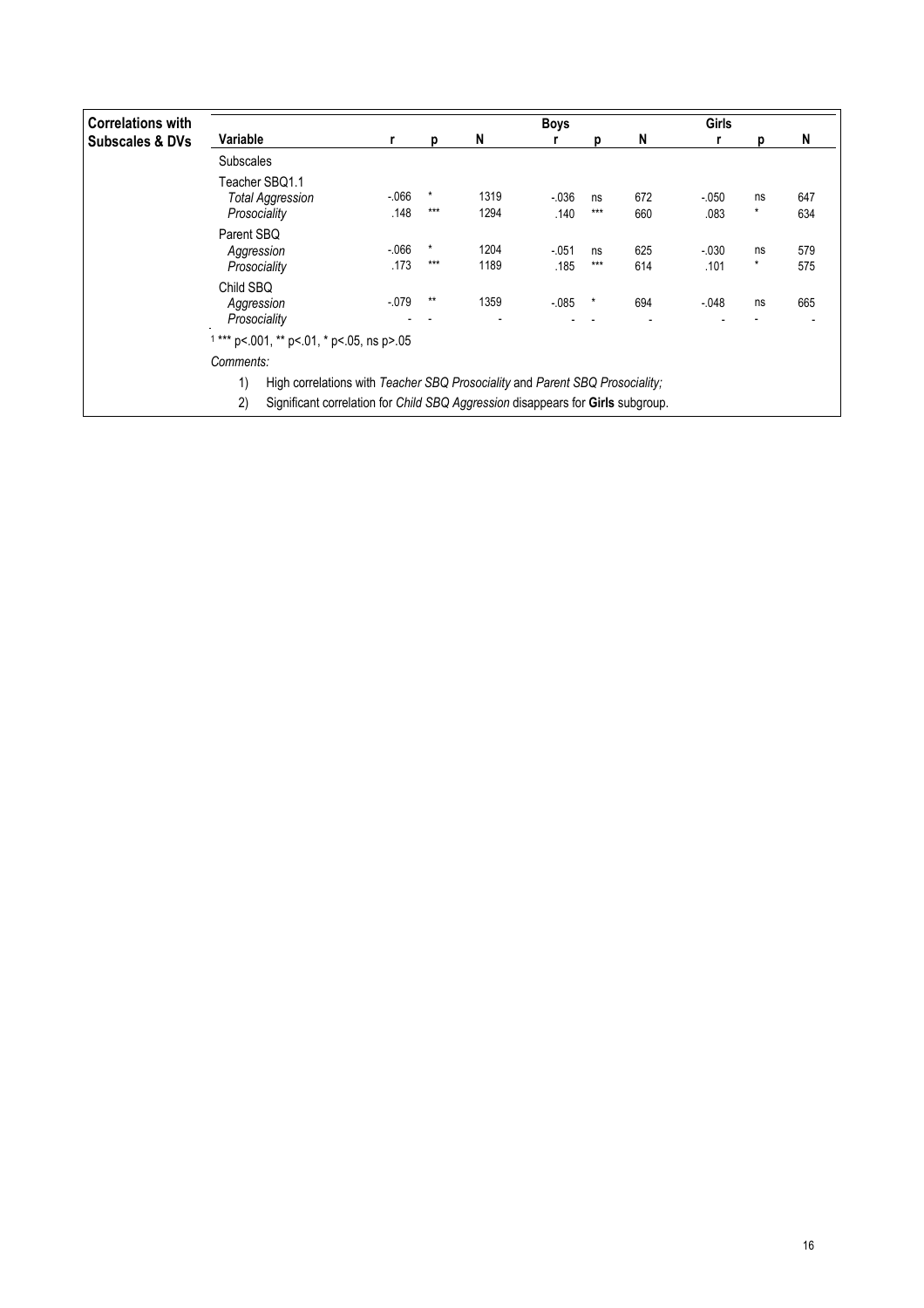# **8. Pro-active Aggression Subscale**

## Variable Wording &

|                                                                                                                                                           | (%)                          |
|-----------------------------------------------------------------------------------------------------------------------------------------------------------|------------------------------|
| K10005<br>Proactiveaggression05<br>Anderen Kindern sagen ein anderes Kind auszulachen                                                                     | 2                            |
| Versuchen, andere Kinder zu kommandieren<br>K10012<br>Proactiveaggression12                                                                               | $(0.1\%)$<br>2               |
| Anderen Kinder Angst machen, um etwas zu erhalten oder sie dazu<br>K10019<br>Proactiveaggression19<br>zu bringen zu tun, was man möchtet                  | $(0.1\%)$<br>2<br>$(0.1\%)$  |
| K10034<br>Proactiveaggression34<br>Anderen Kindern absichtlich Angst machen                                                                               | (0.2%                        |
| Total $N = 1361$                                                                                                                                          |                              |
| <b>Descriptive</b>                                                                                                                                        | $\alpha$ If Item             |
| Variable<br><b>Standard</b><br>Item-Scale<br><b>Statistics</b><br>Label<br><b>Skewness</b><br>Mean<br><b>Deviation</b><br>Kurtosis<br>Name<br>Correlation | Removed<br>$(\alpha = .535)$ |
| 0.23<br>K10005<br>Proactiveaggression05<br>0.06<br>3.84<br>12.76<br>.327                                                                                  | .464                         |
| K10012<br>3.70<br>.280<br>Proactiveaggression12<br>0.12<br>0.32<br>2.39                                                                                   | .517                         |
| K10019<br>.401<br>Proactiveaggression19<br>0.05<br>0.22<br>4.06<br>14.53                                                                                  | .414                         |
| .321<br>K10034<br>0.09<br>0.29<br>2.82<br>5.99<br>Proactiveaggression34                                                                                   | .465                         |
| Comments:                                                                                                                                                 |                              |
| 1)<br>All Items with high kurtosis and extreme skewness;                                                                                                  |                              |
| 2)<br>Low alpha-value, low item-scale-correlation.                                                                                                        |                              |
| <b>ANOVA</b><br><b>Sum Index</b><br><b>Standard</b><br>Skew-                                                                                              |                              |
| df<br>N<br>Mean<br>Deviation<br>Min.<br>Kurtosis<br>F<br>Group<br>Max.<br>ness<br><b>Descriptive</b>                                                      | р                            |
| <b>Statistics</b><br>1359<br>0.08<br>0.17<br>0<br>1.00<br>2.67<br>7.92<br>Full sample                                                                     |                              |
| Gender<br>1<br>2.67                                                                                                                                       | .103                         |
| Girls<br>665<br>0.17<br>0<br>1.00<br>3.08<br>10.75<br>0.07<br>694<br>0.18<br>1.00                                                                         |                              |
| 0<br>2.31<br>5.63<br><b>Boys</b><br>0.09                                                                                                                  |                              |
| 3<br>Treatment<br>2.40<br>Control<br>356<br>0.07<br>0.16<br>0<br>0.75<br>2.64<br>7.21                                                                     | .066                         |
| Triple P<br>339<br>0.07<br>0.16<br>0<br>1.00<br>2.58<br>7.51                                                                                              |                              |
| <b>PATHS</b><br>0.21<br>359<br>0.10<br>0<br>1.00<br>2.53<br>6.39                                                                                          |                              |
| 0.15<br>2.35<br>6.55<br>Combination<br>305<br>0.07<br>0<br>1.00                                                                                           |                              |
| Comments:                                                                                                                                                 |                              |
| Girls<br><b>Boys</b><br><b>Correlations with</b>                                                                                                          |                              |
| N<br>Variable<br>N<br>r<br>p<br>r<br>р<br>r<br>р<br><b>Subscales &amp; DVs</b>                                                                            | N                            |
| Subscales                                                                                                                                                 |                              |
| Teacher SBQ1.1<br>***<br>1319<br>$\star\star$<br>.125<br>$**$<br>672<br>.104<br>.131<br><b>Total Aggression</b>                                           | 647                          |
| $\star\star$<br>$-104$<br>***<br>1294<br>$-077$<br>$^{\star}$<br>660<br>$-117$<br>Prosociality                                                            | 634                          |
| Parent SBQ                                                                                                                                                |                              |
| .064<br>$^\star$<br>1204<br>.060<br>625<br>Aggression<br>.049<br>ns<br>ns<br>$-0.34$<br>1189                                                              | 579                          |
| Prosociality<br>$-052$<br>614<br>ns<br>.007<br>ns<br>ns<br>Child SBQ                                                                                      | 575                          |
| $***$<br>***<br>1359<br>.699<br>.695<br>***<br>694<br>.702<br>Aggression                                                                                  | 665                          |
| $***$<br>$***$<br>$-135$<br>1359<br>$^{\star\star}$<br>$-124$<br>694<br>$-139$<br>Prosociality                                                            | 665                          |
| $1***$ p<.001, ** p<.01, * p<.05, ns p>.05                                                                                                                |                              |
| Comments:                                                                                                                                                 |                              |
| Hardly significant correlations with Parents SBQ;<br>1)                                                                                                   |                              |

2) High correlations with Teacher SBQ and Child SBQ Aggression and Prosociality.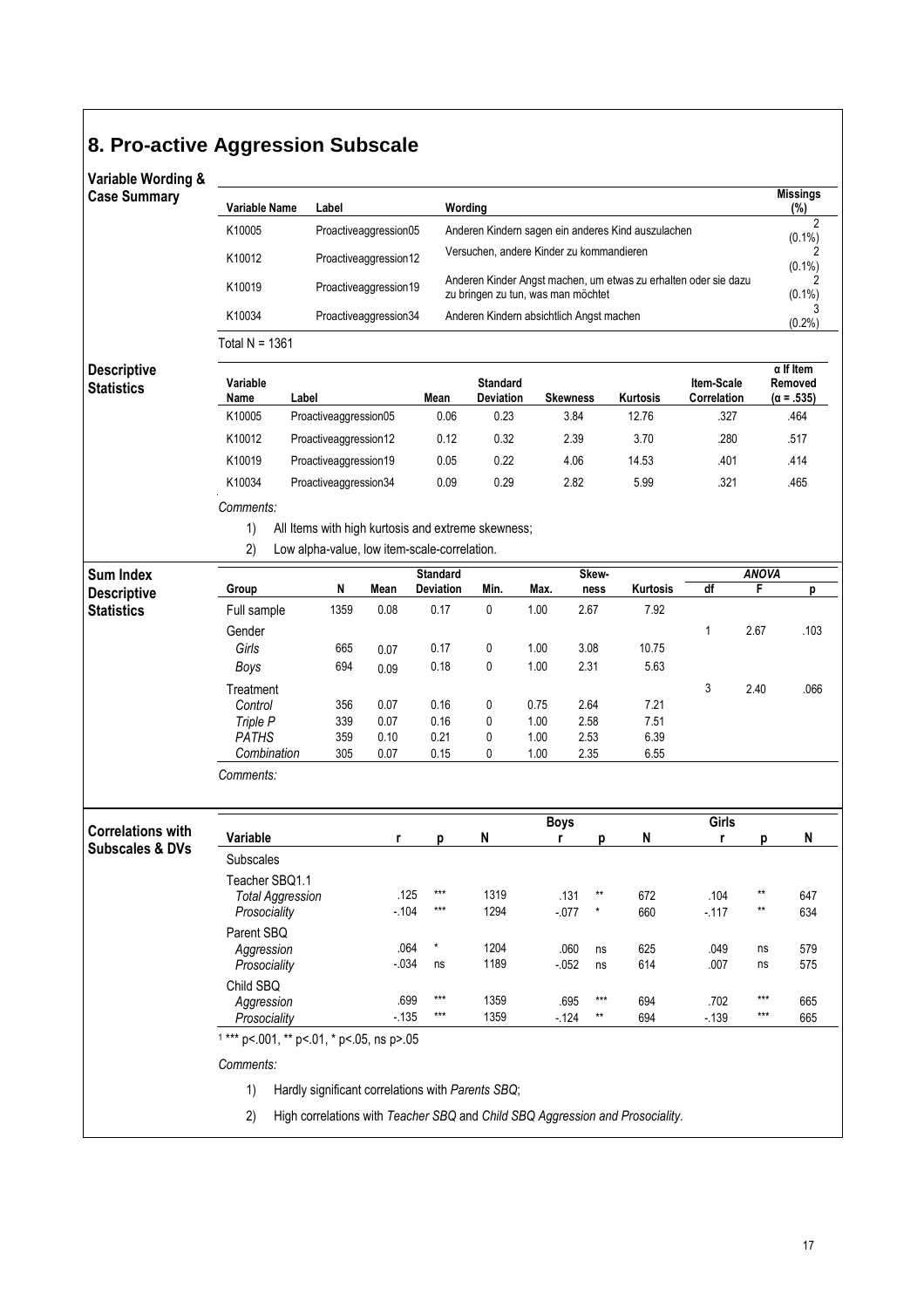| Variable Wording &                                     | <b>Variable Name</b>                               | Label                                            |            |                      | Wording                      |                                                              |                   |               |                    |                           |                   | <b>Missings</b><br>(%)       |  |  |
|--------------------------------------------------------|----------------------------------------------------|--------------------------------------------------|------------|----------------------|------------------------------|--------------------------------------------------------------|-------------------|---------------|--------------------|---------------------------|-------------------|------------------------------|--|--|
| <b>Case Summary</b>                                    | K10026                                             |                                                  |            | Reactiveaggression26 |                              | Schnell wütend werden und schlagen, wenn von anderen geneckt |                   |               |                    |                           |                   | $(0.1\%)$                    |  |  |
|                                                        | K10033                                             |                                                  |            | Reactiveaggression33 |                              | Böse werden, wenn ein Kind etwas von einem haben will        |                   |               |                    |                           |                   |                              |  |  |
|                                                        | K10039                                             |                                                  |            | Reactiveaggression39 |                              | Böse werden, wenn man nicht bekommt, was man will            |                   |               |                    |                           |                   | (0.2%)                       |  |  |
|                                                        | Total $N = 1361$                                   |                                                  |            |                      |                              |                                                              |                   |               |                    |                           |                   | (0.2%                        |  |  |
|                                                        |                                                    |                                                  |            |                      |                              |                                                              |                   |               |                    |                           |                   | $\alpha$ If Item             |  |  |
| <b>Descriptive</b><br><b>Statistics</b>                | Variable<br>Name                                   | Label                                            |            |                      | Mean                         | <b>Standard</b><br>Deviation                                 | <b>Skewness</b>   |               | Kurtosis           | Item-Scale<br>Correlation |                   | Removed<br>$(\alpha = .491)$ |  |  |
|                                                        | K10026                                             | Reactiveaggression26                             |            |                      | 0.23                         | 0.42                                                         | 1.27              |               | $-0.39$            |                           | .310              | .392                         |  |  |
|                                                        | K10033                                             | Reactiveaggression33                             |            |                      | 0.33                         | 0.47                                                         | 0.71              |               | $-1.49$            |                           | .312              | .385                         |  |  |
|                                                        | K10039                                             | Reactiveaggression39                             |            |                      | 0.42                         | 0.49                                                         | 0.34              |               | $-1.89$            |                           | .307              | .396                         |  |  |
|                                                        | Comments:                                          |                                                  |            |                      |                              |                                                              |                   |               |                    |                           |                   |                              |  |  |
|                                                        | 1)<br>Low alpha-value, low item-scale-correlation; |                                                  |            |                      |                              |                                                              |                   |               |                    |                           |                   |                              |  |  |
|                                                        | 2)<br>Item K10026 with excessive skewness;         |                                                  |            |                      |                              |                                                              |                   |               |                    |                           |                   |                              |  |  |
|                                                        |                                                    | 3)<br>Items K10033 and K10039 with low kurtosis. |            |                      |                              |                                                              |                   |               |                    |                           |                   |                              |  |  |
|                                                        |                                                    |                                                  |            |                      |                              |                                                              |                   |               |                    |                           |                   |                              |  |  |
| <b>Sum Index</b>                                       | Group                                              |                                                  |            | N<br>Mean            | <b>Standard</b><br>Deviation | Min.                                                         | Max.              | Skew-<br>ness | Kurtosis           | df                        | <b>ANOVA</b><br>F | р                            |  |  |
| <b>Descriptive</b>                                     | Full sample                                        |                                                  | 1359       | 0.33                 | 0.33                         | 0                                                            | 1.00              | 0.62          | $-0.73$            |                           |                   |                              |  |  |
| <b>Statistics</b>                                      | Gender                                             |                                                  |            |                      |                              |                                                              |                   |               |                    | 1                         | 9.12              | .003                         |  |  |
|                                                        | Girls                                              |                                                  | 665        | 0.30                 | 0.31                         | 0                                                            | 1.00              | 0.69          | $-0.53$            |                           |                   |                              |  |  |
|                                                        | <b>Boys</b>                                        |                                                  | 694        | 0.35                 | 0.34                         | 0                                                            | 1.00              | 0.53          | $-0.91$            |                           |                   |                              |  |  |
|                                                        | Treatment                                          |                                                  |            |                      |                              |                                                              |                   |               |                    | 3                         | 2.10              | .099                         |  |  |
|                                                        | Control                                            |                                                  | 356        | 0.33                 | 0.33                         | 0                                                            | 1.00              | 0.62          | $-0.81$            |                           |                   |                              |  |  |
|                                                        | Triple P<br><b>PATHS</b>                           |                                                  | 339<br>359 | 0.32                 | 0.32<br>0.32                 | 0<br>0                                                       | 1.00              | 0.61<br>0.52  | $-0.71$<br>$-0.74$ |                           |                   |                              |  |  |
|                                                        | Combination                                        |                                                  | 305        | 0.35<br>0.29         | 0.32                         | 0                                                            | 1.00<br>1.00      | 0.74          | $-0.57$            |                           |                   |                              |  |  |
|                                                        | Comments:                                          |                                                  |            |                      |                              |                                                              |                   |               |                    |                           |                   |                              |  |  |
|                                                        | 1)                                                 |                                                  |            |                      |                              | Significant F-value for Gender group differences             |                   |               |                    |                           |                   |                              |  |  |
|                                                        |                                                    |                                                  |            |                      |                              |                                                              |                   |               |                    | Girls                     | р                 | N                            |  |  |
|                                                        | Variable                                           |                                                  | r          | р                    |                              | <b>Boys</b><br>r                                             | р                 | N             |                    | r                         |                   |                              |  |  |
|                                                        | <b>Subscales</b>                                   |                                                  |            |                      | N                            |                                                              |                   |               |                    |                           |                   |                              |  |  |
| <b>Correlations with</b><br><b>Subscales &amp; DVs</b> | Teacher SBQ1.1                                     |                                                  |            |                      |                              |                                                              |                   |               |                    |                           |                   |                              |  |  |
|                                                        | <b>Total Aggression</b>                            |                                                  | .047       | ns                   | 1319                         | .051                                                         | ns                | 672           |                    | .000                      | ns                | 647                          |  |  |
|                                                        | Prosociality                                       |                                                  | $-081$     | **                   | 1294                         | $-091$                                                       | $^{\star}$        | 660           |                    | $-013$                    | ns                | 634                          |  |  |
|                                                        | Parent SBQ                                         |                                                  |            |                      |                              |                                                              |                   |               |                    |                           |                   |                              |  |  |
|                                                        | Aggression                                         |                                                  | .154       | **<br>**             | 1204                         | .166                                                         | $\star\star\star$ | 625           |                    | .113                      | $\star\star$      | 579                          |  |  |
|                                                        | Prosociality                                       |                                                  | $-077$     |                      | 1189                         | $-059$                                                       | ns                | 614           |                    | $-073$                    | ns                | 575                          |  |  |
|                                                        | Child SBQ<br>Aggression                            |                                                  | .761       | $***$                | 1359                         | .771                                                         | $***$             | 694           |                    | .745                      | $***$             | 665                          |  |  |
|                                                        | Prosociality                                       |                                                  | $-017$     | ns                   | 1359                         | $-.007$                                                      | ns                | 694           |                    | $-0.06$                   | ns                | 665                          |  |  |
|                                                        | $1***$ p<.001, ** p<.01, * p<.05, ns p>.05         |                                                  |            |                      |                              |                                                              |                   |               |                    |                           |                   |                              |  |  |
|                                                        | Comments:                                          |                                                  |            |                      |                              |                                                              |                   |               |                    |                           |                   |                              |  |  |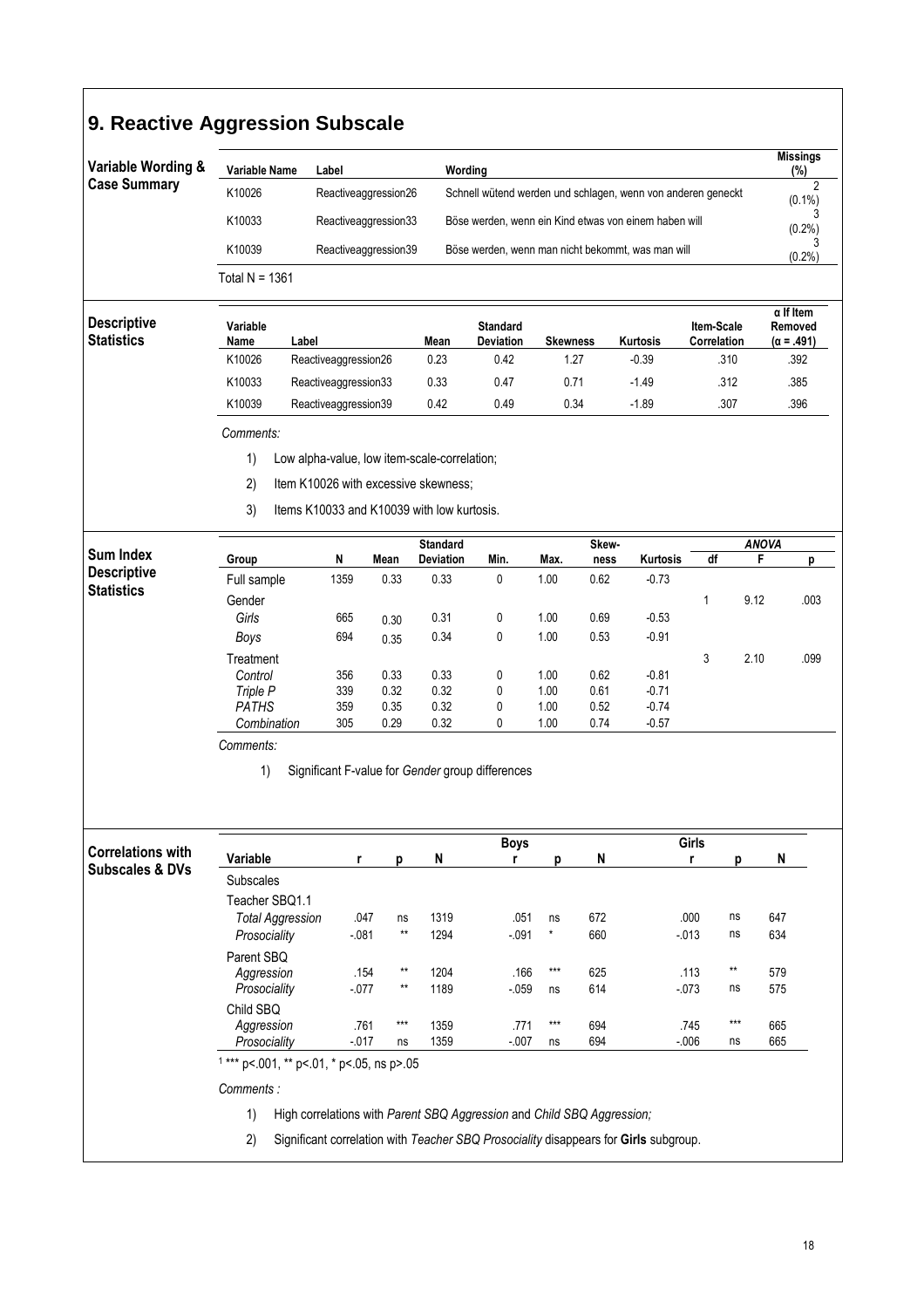| Variable Wording &                      |                  |                                                                                                                    |         |                              |                 |          |                           |                                                  |
|-----------------------------------------|------------------|--------------------------------------------------------------------------------------------------------------------|---------|------------------------------|-----------------|----------|---------------------------|--------------------------------------------------|
| <b>Case Summary</b>                     | Variable<br>Name | Label                                                                                                              | Wording |                              |                 |          |                           | Missings (%)                                     |
|                                         |                  |                                                                                                                    |         |                              |                 |          |                           |                                                  |
|                                         | Total $N = 1361$ |                                                                                                                    |         |                              |                 |          |                           |                                                  |
| <b>Descriptive</b><br><b>Statistics</b> | Variable<br>Name | Label                                                                                                              | Mean    | <b>Standard</b><br>Deviation | <b>Skewness</b> | Kurtosis | Item-Scale<br>Correlation | $\alpha$ If Item<br>Removed<br>$(\alpha = .716)$ |
|                                         | K10006           | Physicalaggression33                                                                                               | 0.44    | 0.50                         | 0.25            | $-1.94$  | .351                      | .703                                             |
|                                         | K10013           | Physicalaggression34                                                                                               | 0.09    | 0.28                         | 2.94            | 6.64     | .469                      | .686                                             |
|                                         | K10020           | Physicalaggression35                                                                                               | 0.11    | 0.31                         | 2.53            | 4.39     | .460                      | .685                                             |
|                                         | K10027           | Physicalaggression36                                                                                               | 0.06    | 0.24                         | 3.64            | 11.29    | .434                      | .693                                             |
|                                         | K10045           | Physicalaggression45                                                                                               | 0.08    | 0.27                         | 3.09            | 7.58     | .293                      | .705                                             |
|                                         | K10005           | Proactiveaggression05                                                                                              | 0.06    | 0.23                         | 3.84            | 12.76    | .278                      | .708                                             |
|                                         | K10012           | Proactiveaggression12                                                                                              | 0.12    | 0.32                         | 2.39            | 3.70     | .331                      | .701                                             |
|                                         | K10019           | Proactiveaggression19                                                                                              | 0.05    | 0.22                         | 4.06            | 14.53    | .392                      | .698                                             |
|                                         | K10034           | Proactiveaggression34                                                                                              | 0.09    | 0.29                         | 2.82            | 5.99     | .377                      | .696                                             |
|                                         | K10026           | Reactiveaggression26                                                                                               | 0.23    | 0.42                         | 1.27            | $-0.39$  | .413                      | .688                                             |
|                                         | K10033           | Reactiveaggression33                                                                                               | 0.33    | $0.47\,$                     | 0.71            | $-1.49$  | .301                      | .710                                             |
|                                         | K10039           | Reactiveaggression39                                                                                               | 0.42    | 0.49                         | 0.34            | $-1.89$  | .338                      | .705                                             |
|                                         | Comments:<br>1)  | Items K10013, K10020, K10027, K10045, K10005, K10012, K10019, K10034 with high kurtosis and excessive<br>skewness; |         |                              |                 |          |                           |                                                  |
|                                         | 2)               | Items K1006, K10033 and K10039 with low kurtosis;                                                                  |         |                              |                 |          |                           |                                                  |

 $\mathbf{r}$